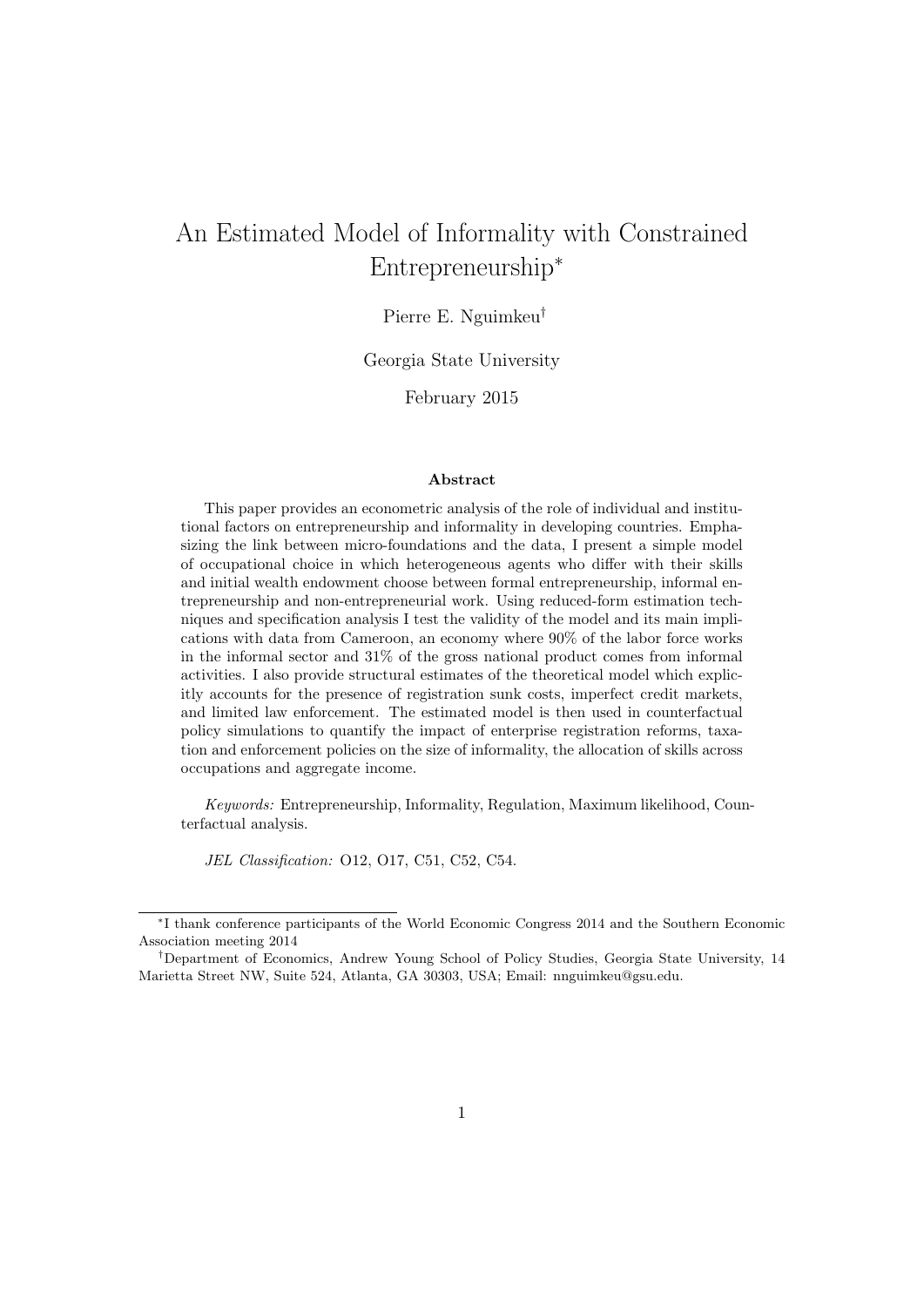# 1 Introduction

It is difficult to overemphasize the importance of entrepreneurial activity for both developed and developing economies. They are universally considered a crucial ingredient in promoting and sustaining economic growth because of their potential for creating jobs, delivering innovation and raising productivity. In the context of developing countries the existence of a large informal sector (60-90% of the overall workforce) that coexists with the traditional formal sector brings additional challenges to policy-makers' objective to understand and promote entrepreneurship. On the one hand, formal enterprises have higher prospects to grow and a higher productivity and income potential  $(60\%$  of GDP in Africa, Schneider and Enste 2000), and they generate tax revenues that can be used by the state to improve the provision of public goods and services. On the other hand, informal entrepreneurship is generally low-scale, is largely untaxed and creates important shortfalls in government revenues. But at the same time it represents an important avenue of job creation (more than 90% of jobs created in Africa between 1990-1994, Kuchta-Helbling 2000), and is considered an incubator for business potential and a stepping stone for accessibility and graduation to the formal economy (ILO, 2002).

This paper contributes to the existing literature that endeavours to understand the connections between entrepreneurship, informality and economic growth by providing some answers to the following key questions: (i) What are the drivers of entrepreneurship and enterprise performance in developing countries and their relationship to formality? (ii) What are the relevant policies and programs that could be implemented to promote entrepreneurial growth and improve output while harnessing informality? To answer these questions, I formulate a model of occupational choice where heterogeneous agents choose to become workers, informal entrepreneurs or formal entrepreneurs, and their decision-making process depends on both personal and institutional characteristics. I test the implications of the model using reduced form techniques and provide structural estimates using data from Cameroon, an economy where 90% of the labor force operates in the informal sector. The estimated model is then used in counterfactual policy simulations to examine and quantify the effects of several policies including registration reforms, taxation, enforcement, and business training on entrepreneurship, informality and aggregate income.

The model discussed and estimated is an amended version of several models that have appeared in the literature (e.g. Amaral and Quentin 2006, Antunes 2007, 2008, Prado 2011, 2014, Ordoñez 2014). As discussed below, I present an extension that improves in fitting the context of many developing countries as evidenced by recent research work and survey data (e.g. *Doing Business* 2005, Djankov et al. 2002, Auriol and Walters 2005). Specifically, the model economy assumes an institutional environment that accounts for the presence of registration sunk costs, imperfect credit markets and a tax collection policy with limited enforcement. Individuals differ in this economy by their entrepreneurial skills and their initial wealth endowment, and each face a discrete occupational choice: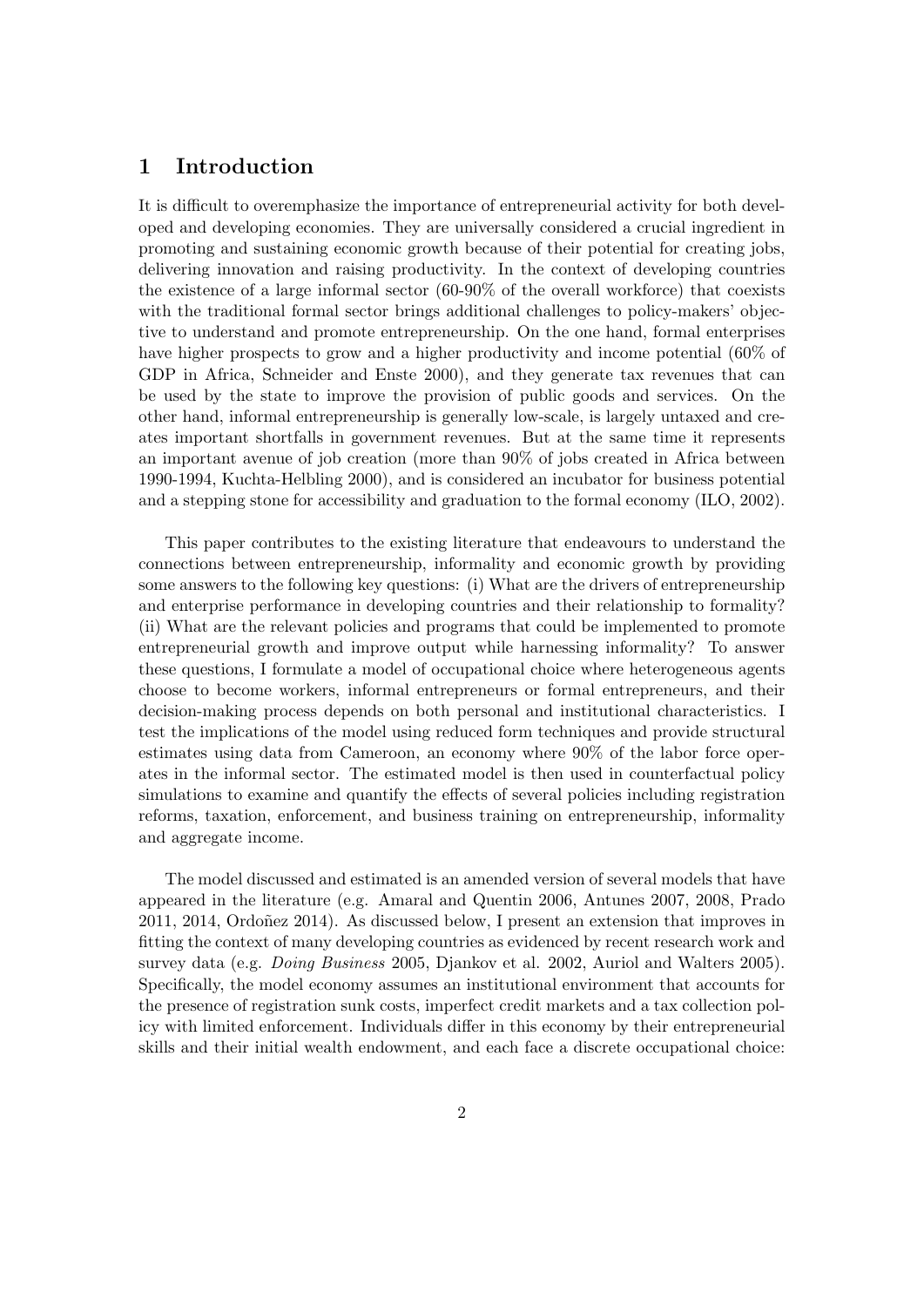whether to be a formal entrepreneur, an informal entrepreneur or a non-entrepreneurial worker. A worker receives a fixed income while an entrepreneur establishes a firm with capital investment and hired labor and realizes profits from a decreasing-returns-to scale technology. To become formal, an entrepreneur needs to pay a registration fee and once formal the entrepreneur also pays taxes but enjoys a better access to credit. In contrast, informal entrepreneurs do not pay taxes but are more likely to face borrowing constraints while also facing a probability of being caught and getting their profit forfeited. The main implications of the model are as follows. First, entrepreneurship is positively related to skills and initial wealth, which is used as collateral to obtain loans from financial institutions. Second, entrepreneurs with low productivity choose informality whereas the most productive ones choose to operate in the formal sector. In fact, since formality is costly through both taxation and high registration costs, only entrepreneurs whose firms promise a sufficiently high return and prospects to grow are willing to afford it. Because low productivity entrepreneurs naturally choose lower scale, the high costs of registration acts as an implicit exclusion mechanism to enterprises with low productivity. This induces a low entry decision of entrepreneurs with low ability, which in turn increases the number of unproductive enterprises in the informal sector, even when the tax rate is reasonably small.

To structurally estimate the model, I build a likelihood function by matching the expected probability of each occupation generated by the theoretical model with the corresponding occupational status observed in the data. I also test the model predictions using reduced-form discrete choice estimation (probit regressions) that make use of a large set of explanatory variables. This allows to check the consistency of the structural findings as well as the role of several other controls that are not explicitly part of the structural model. Evidence is provided using a cross-sectional sample of an original dataset from Cameroon. These data stem from the 2005 National Survey on Employment and the Informal Sector (EESI) and gather a comprehensive set of information on households characteristics as well as the characteristics of their economic activities.<sup>1</sup>The results confirm that observable talent such as education is a key determinant of entrepreneurial choice. There is however a U-shaped relationship between entrepreneurs' education and their decision to formalize. In other words, less educated entrepreneurs find it more profitable to remain informal as their level of education increases. It is only above a certain educational threshold that formality becomes increasingly attractive to informal entrepreneurs with increasing levels of education. I also found that parents occupations play a key role on entrepreneurial choice and explain why more than 40% of formal entrepreneurs in the data are sons or daughters of entrepreneurs. This means that informal business training received at home has an effective impact on entrepreneurial skills and enterprise success and suggests that business training may be useful to foster entrepreneurship. Finally, consistently with previous results, the estimations confirm that informal entrepreneurs are credit constrained and that individual wealth is a significant driver of entrepreneurship as it plays a key role in obtaining loans from financial

<sup>&</sup>lt;sup>1</sup> Available in the Cameroon National Institute of Statistics website at www.statistics-cameroon.org.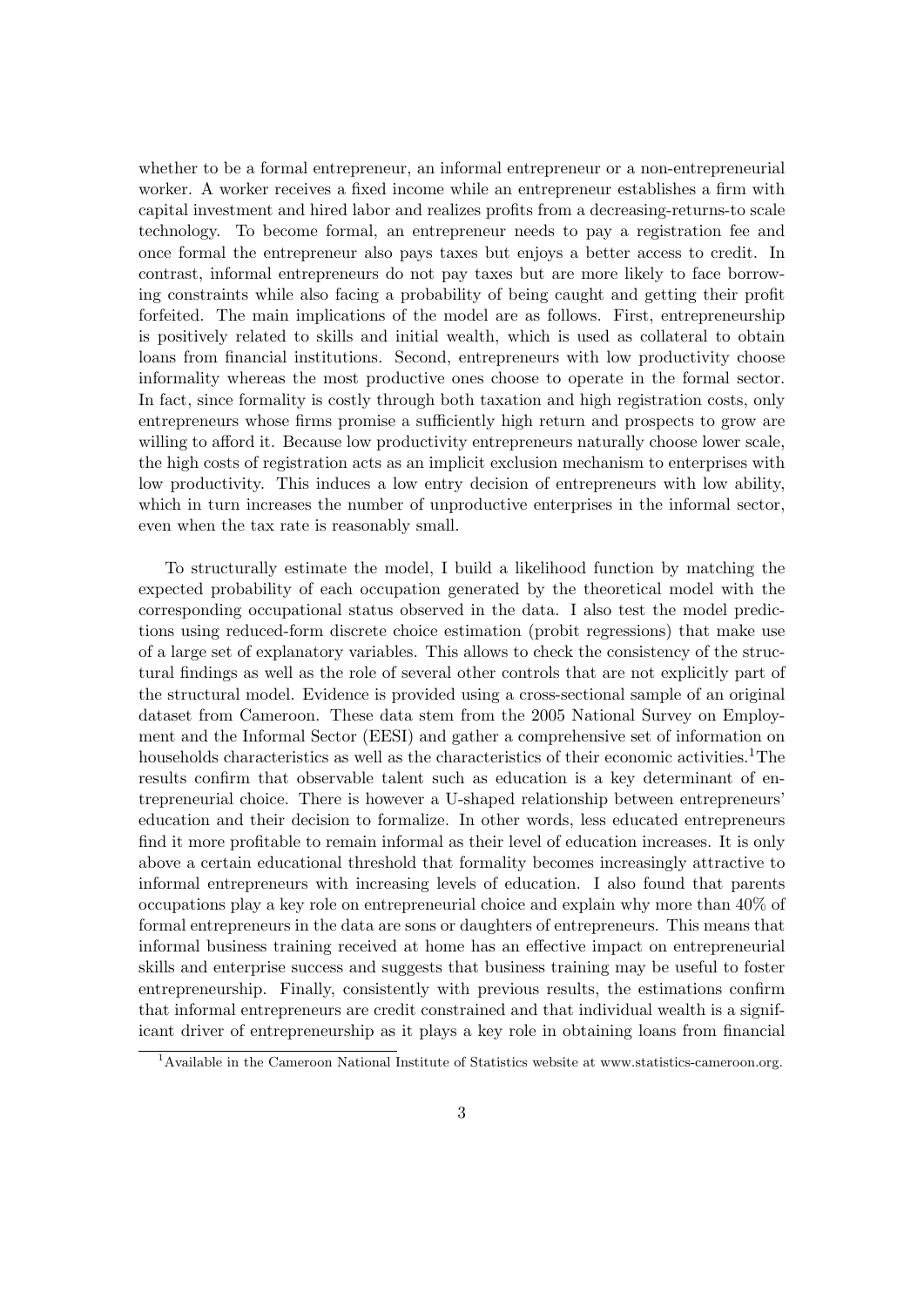institutions.

To empirically assess and quantify the role of institutional factors such as registration costs, tax rates, the degree of law enforcement and financing constraints, I perform a set of counterfactual policy simulations using the estimated model. I found that a 50% decrease in registration costs (e.g. through government subsidies or substantial reduction of administrative steps) doubles the proportion of formal enterprises (through both formalization of informal firms and new formal enterprise creation), increases employment by 10% and aggregate income by 15%. Interestingly, total tax revenues net of the foregone registration fees (or cost of subsidies) increase by more than 50%. Counterfactual results on tax policy shows that there is an optimal tax rate, estimated at 23% (i.e. about half of the current tax rate) that induces the maximum tax revenue gains at 30% above the current level. At the same time this optimal tax rate induces twice as much formal enterprises, 10% more employment and a 20% increase in aggregate income. By contrast, while an increase in the enforcement of formality status slightly increases the fraction of formal firms and the associated tax revenues, it has an overall perverse effect on the economy in terms of enterprise and job destruction, as well as aggregate income loss. I also examine the impact of other policy such as business training programs as recently reviewed by McKenzie and Woodruff (2013). The results indicate that a small increase in entrepreneurial skills resulting from business training has a large impact on entrepreneurship - mostly through informal enterprise creation - and generate important tax revenues and aggregate income gains. Put together, these results show that economic growth and important welfare gains can obtain from reducing the cost of registration and optimally choosing the tax rate while fostering entrepreneurial skills and enterprise creation through business training and better access to credit.

This paper relates to the active literature of entrepreneurship in countries with a sizeable informal sector. The closest to the model discussed in this paper is the one recently presented by Ordoñez  $(2014)$ . A distinctive difference, though, is that while Ordoñez  $(2014)$  assumed away the entry cost into the formal sector, I formally include it in my model to reflect the original intuition of De Soto (1989) and the recent empirical findings of Djankov et al (2002) who both emphasize that start-up costs generate large informal sectors and may discourage formal entrepreneurship. Another key difference is that unlike Ordoñez  $(2014)$  who assumed that capital is freely optimized in the informal sector I allow informal entrepreneurs to face credit constraints, an assumption consistent with empirical work that have examined micro-enterprise financing in developing countries (e.g. Paulson et al 2006 for Thailand) and has formally been tested in Nguimkeu (2014) with the Cameroon data. In Antunes and Cavalcanti (2007), informality choice is an alternative that comes at no risk, while in my model, informal entrepreneurs face a nonzero probability of getting caught and having their output forfeited. Other papers such as Prado (2011), focus only on firms' decision to formalize and do not investigate the decision to become an entrepreneur which is an important focus of my paper. Another originality of this work, which to the best of my knowledge has not been attempted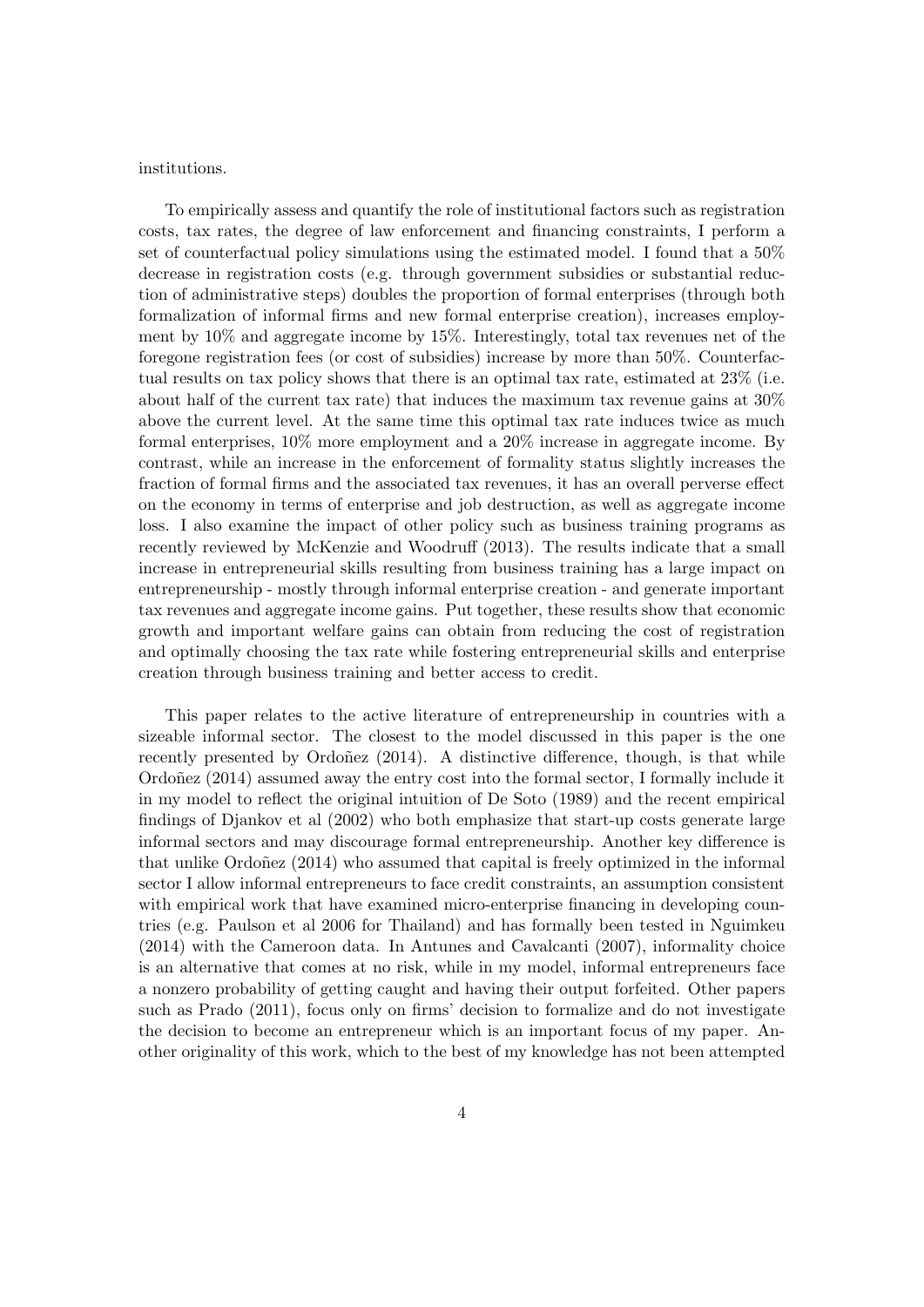in the literature, is that it uses a structural econometric approach to connect data from a typical developing country to a comprehensive theoretical model of informality with entrepreneurial choice. Thus, important relationships can therefore be estimated, consequences of informality, credit constraints, availability of skills and regulation costs can be studied, and counterfactual policy simulations can be performed to quantify the impact of relevant policies on entrepreneurship.

The rest of the paper is organized as follows. Section 2 presents a theoretical model of occupational choice and derives the main implications. Section 3 presents the data, descriptive statistics and reduced form results. Section 4 presents structural estimates and robustness checks. Policy simulations are presented in Section 5 and concluding remarks are given in Section 6. The Appendix gathers other technical material.

# 2 Model Description

The economy is populated with individuals that differ with their skills  $\theta$  and their initial wealth z. If an agent is a wageworker or subsistence worker, its earning is a given amount w. This income is compared to the profits the agent could receive if they start a firm. Regardless of whether they are formal or informal, an entrepreneur with skill  $\theta$  uses capital  $k$  and hire  $l$  units of labor to produce goods according to the technology

$$
y = \theta k^{\alpha} l^{\beta} \epsilon \tag{1}
$$

where  $\alpha, \beta \in (0, 1)$  are the elasticities of output with respect to capital and labor respectively, and we have  $\gamma = \alpha + \beta < 1$ , implying diminishing returns to scale in variable factors at the establishment level (Lucas 1978). The term  $\epsilon$  is a productivity shock, independent from  $\theta$  and z, with positive support and unit mean.

# 2.1 Informal Entrepreneurship

Informal entrepreneurship implies that the entrepreneur do not pay taxes to the government. Tax avoidance comes with a risk of being caught, in which case the informal entrepreneur's profit is forfeited. Moreover, when operating in the informal sector the entrepreneur has limited access to the credit market. In order to get loan from the banks, they need to provide a collateral as a guarantee. They can therefore only borrow up to a fixed multiple,  $\lambda \geq 1$ , of their initial wealth,  $z \geq 0$ , that they use as collateral. Denoting by p the probability of getting caught, the informal entrepreneur's optimal investment capital and labor then solves for his expected profit maximization problem

$$
\max_{k,l} \left\{ (1-p) \left[ \theta k^{\alpha} l^{\beta} - w l - r k \right] \right\} \quad \text{s.t.} \quad 0 \le k \le \lambda z, \quad l \ge 0
$$

For  $\lambda = \infty$  the credit market is perfect and  $\lambda = 1$  corresponds to financial autarky, where all capital is self-financed by the informal entrepreneurs. This specification captures the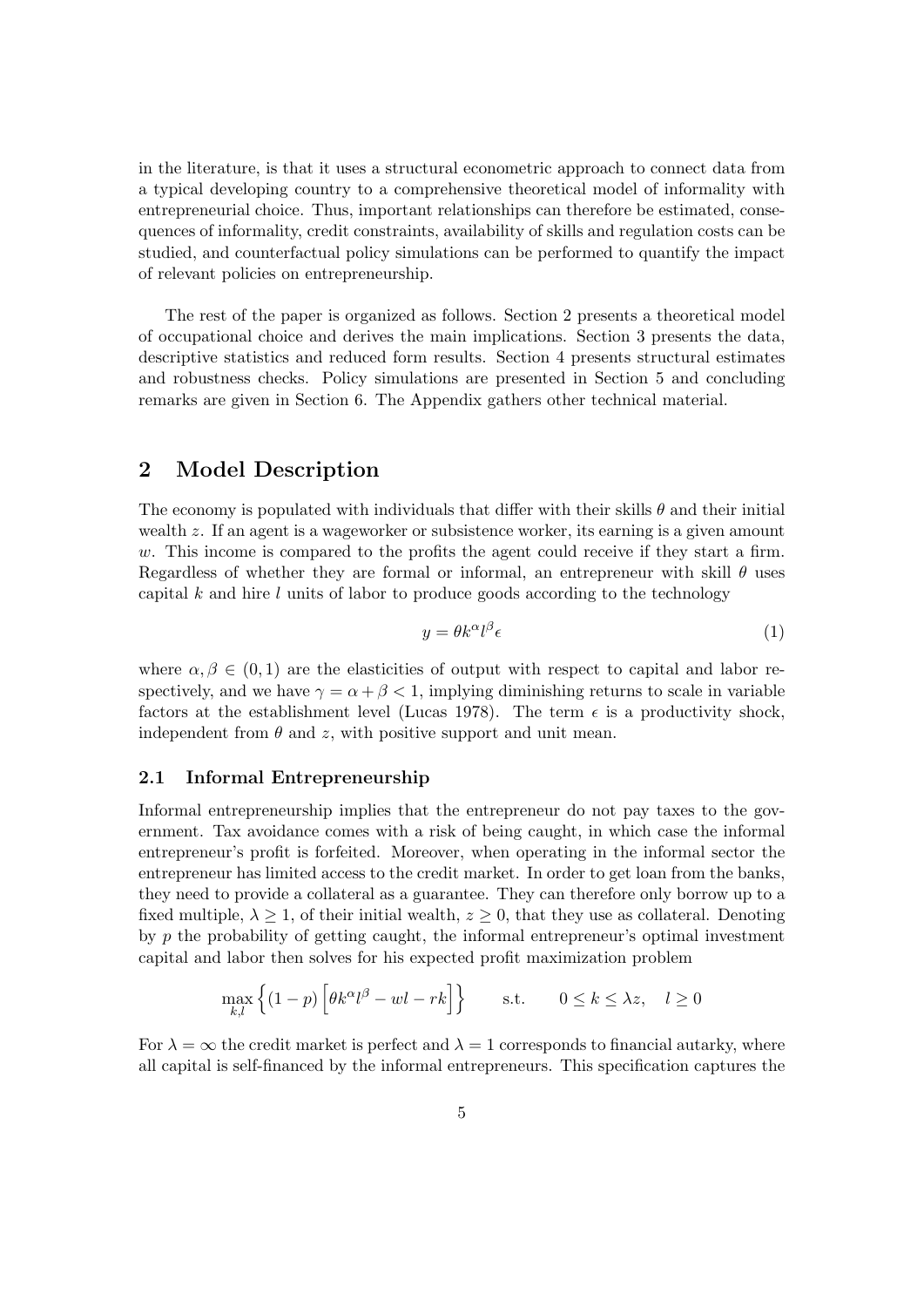common prediction from models of limited contract enforcement typical of the informal economy where the amount of credit is limited by individuals wealth.<sup>2</sup>

The optimization constraint on capital then gives rise to two types of informal entrepreneurs. Those who are financially unconstrained, i.e. those whose optimal investment capital is an interior solution of the above optimization problem, and those who are financially constrained, i.e., those whose capital constraint is binding. The interior solutions of the entrepreneurs maximization problem are

$$
k^* = \theta^{\frac{1}{1-\gamma}} \left(\frac{\alpha}{r}\right)^{\frac{1-\beta}{1-\gamma}} \left(\frac{\beta}{w}\right)^{\frac{\beta}{1-\gamma}} \quad \text{and} \quad l^* = \theta^{\frac{1}{1-\gamma}} \left(\frac{\alpha}{r}\right)^{\frac{\alpha}{1-\gamma}} \left(\frac{\beta}{w}\right)^{\frac{1-\alpha}{1-\gamma}}
$$
(2)

This solution is feasible only if  $k^*$  is lower than  $\lambda z$ , or equivalently

$$
\theta \le (\lambda z)^{1-\gamma} \left(\frac{r}{\alpha}\right)^{1-\beta} \left(\frac{w}{\beta}\right)^{\beta} \equiv \theta_c(z)
$$
\n(3)

When the constraint is binding the investment capital and optimized labor are given by

$$
k^* = \lambda z
$$
 and  $l^* = \theta^{\frac{1}{1-\beta}} \left(\frac{\beta}{w}\right)^{\frac{1}{1-\beta}} (\lambda z)^{\frac{\alpha}{1-\beta}}.$ 

The optimal informal entrepreneur's profits can therefore be expressed as follows:

$$
\pi^{I}(z,\theta) = \begin{cases}\n\pi_{l}^{I} = (1-p)(1-\gamma)\theta^{\frac{1}{1-\gamma}} \left(\frac{\alpha}{r}\right)^{\frac{\alpha}{1-\gamma}} \left(\frac{\beta}{w}\right)^{\frac{\beta}{1-\gamma}} & \text{if } \theta \leq \theta_{c}(z) \\
\pi_{u}^{I} = (1-p) \left[ (1-\beta)\theta^{\frac{1}{1-\beta}} \left(\frac{\beta}{w}\right)^{\frac{\beta}{1-\beta}} (\lambda z)^{\frac{\alpha}{1-\beta}} - \lambda rz \right] & \text{otherwise.} \n\end{cases}
$$
(4)

The informal entrepreneurs profit takes two possible values according to whether he is unconstrained, that is,  $\theta < \theta_c$  or he is constrained, that is,  $\theta > \theta_c$ . The main difference between this profit function and the one derived by Nguimkeu (2014) is the inclusion of paid labor in the entrepreneur's objective. While this might be of relatively low importance for informal entrepreneurs of whom very few hire paid labor outside of the household in the data hired labor is a key characteristic of formal firms.

<sup>&</sup>lt;sup>2</sup>The collateral constraint can be derived from a limited liability problem where at the beginning of the period an individual deposits his wealth  $z \geq 0$  in the financial intermediary to rents k units of capital. If this individual can abscond with this capital with probability  $1/\lambda$  without any other form of punishment than loosing his collateral z, then in the equilibrium the financial intermediary will rent capital only to the extent that no individual will renege on the rental contract, implying  $k \leq \lambda z$ .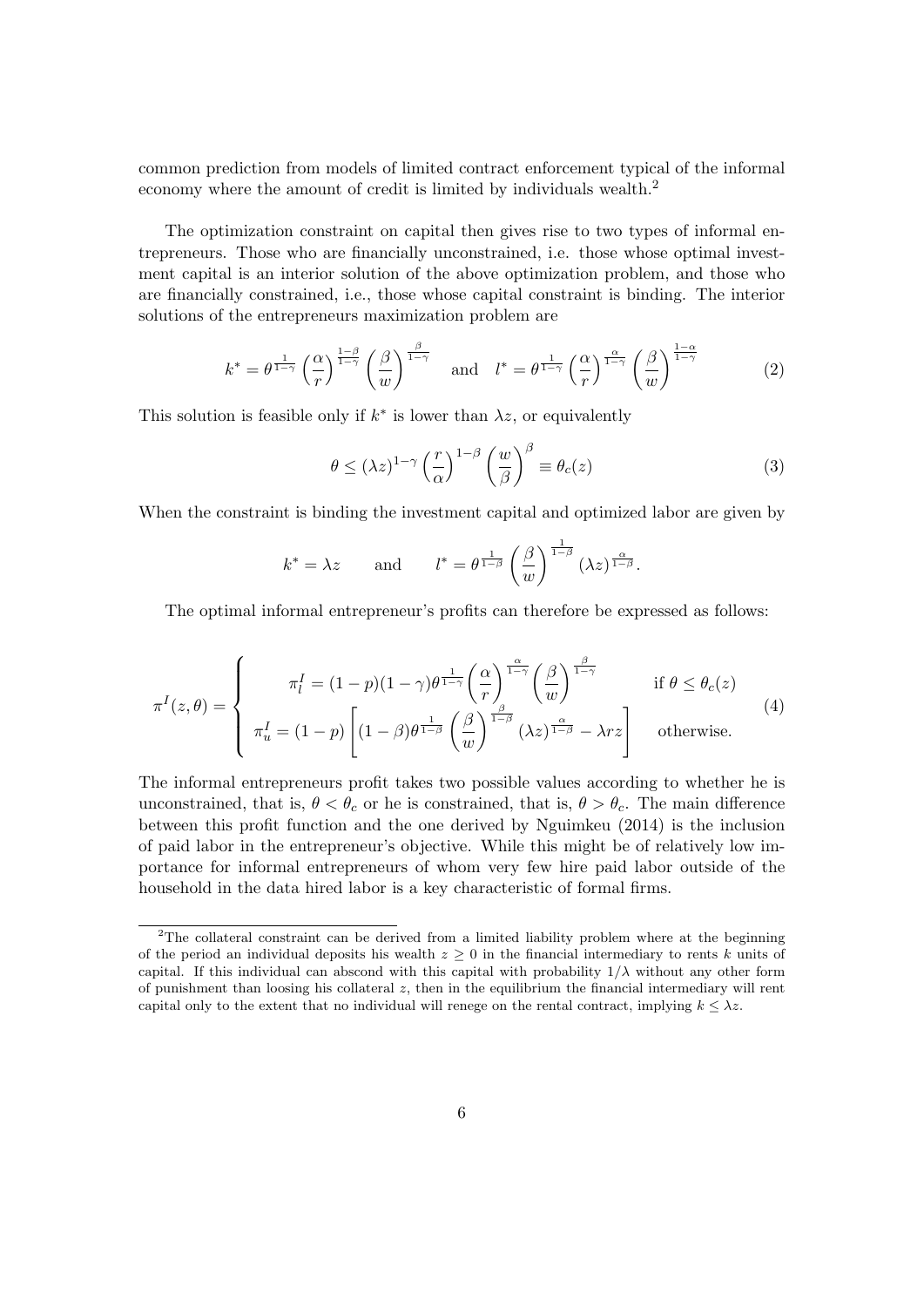## 2.2 Formal Entrepreneurship

In order to formalize, entrepreneurs need to pay a registration cost,  $c$ , that represents both the license fees and the amount of time spent to get it. Moreover, at the end of the period, the government levies a tax  $\tau$  on the profit of formal enterprises. Their formal status however provides them with a better access to credit from financial institutions, which we formalize by assuming that capital is optimized freely by formal entrepreneurs (see Bruhn 2011, Jansson and Chalmers 2001). Hence, the formal entrepreneurs' optimal investment capital and labor solves for the optimization problem.

$$
\max_{k \ge 0, l \ge 0} \left\{ (1 - \tau) \left[ \theta k^{\alpha} l^{\beta} - w l - r k \right] - r c \right\}
$$

The optimal capital and labor are given by Equations (2) above and yield the following expression for the optimal formal entrepreneur's profit

$$
\pi^{F}(z,\theta) = (1-\tau)(1-\gamma)\theta^{\frac{1}{1-\gamma}}\left(\frac{\alpha}{r}\right)^{\frac{\alpha}{1-\gamma}}\left(\frac{\beta}{w}\right)^{\frac{\beta}{1-\gamma}} - rc \tag{5}
$$

The closest to the model discussed in this section is a general equilibrium calibration model of occupational choice recently presented by  $Ordoñez$  (2014), but both differ in several distinctive ways. First, unlike  $Ordoñez$  (2014) who assumed away entry sunk costs into the formal sector, I formally include it in my model consistently with recent empirical studies that found that these costs are relatively and absolutely much higher in developing countries than in developed countries and are a serious constraint to formal entrepreneurship (see Djankov et al. 2002, Auriol and Walters 2005, Woodruff 2013, and the descriptive Table 4 below for the Cameroon data). Second, Ordoñez  $(2014)$ assumed that there is no financial constraints in the informal sector and that capital is freely optimized by informal entrepreneurs. These entrepreneurs may however choose to operate with less than an exogenously fixed amount, but only as a strategy to avoid detection. In contrast, I assume financial constraints in the informal sector and allow for this constraint to vary across individuals to account for heterogeneity in their initial wealth endowments. This assumption is consistent with empirical works that have examined micro-enterprise financing in developing countries (e.g., Paulson et al 2006), and has been empirically tested by Nguimkeu (2014) with the Cameroon data. The model in this paper is also more flexible than the one discussed by Prado (2011) and Mendicino and Prado (2014). Unless the probability of detection is higher than the tax rate, the Prado's model would deliver a corner solution equilibrium where all entrepreneurs prefer the informal sector even with a zero entry cost in the formal sector. This is inconsistent with data from developing countries where enforcement is weak and the probability of detection is usually lower than the tax rate, yet both formal and informal sectors coexist.

## 2.3 Occupational Choice

Each individual knows his personal characteristics  $\theta$  and z, market characteristics r and w and institutional characteristics  $\tau$ , p and c, where it is assumed that  $\tau > p$  as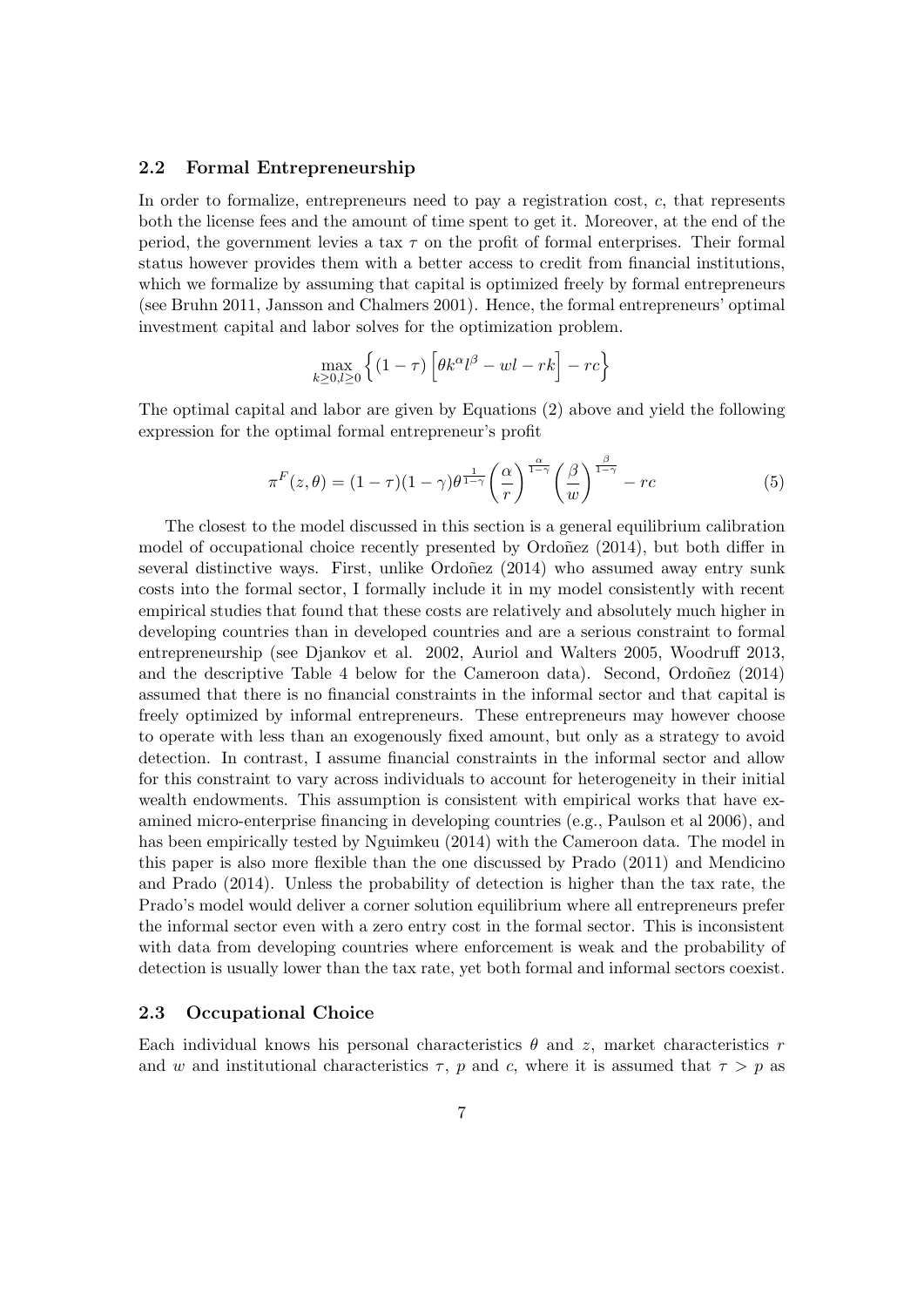commonly observed in the data. Given these factors the agent chooses the occupation that would give him the maximum earning. In other words, the expected profit function of an agent with characteristics  $(z, \theta)$  from the three categories of occupations can be written as

$$
\pi(z,\theta) = \max\left\{w, \pi^I(z,\theta), \pi^F(z,\theta)\right\}
$$

The earnings functions and related occupational choice are illustrated in Figure 1. The agent's decision is characterized by three thresholds,  $\theta_W, \theta_F$  and  $\theta_c$ , which summarize the occupational decisions of the agents and whether the capital choices of informal entrepreneurs are constrained or unconstrained. The threshold  $\theta_c$  is the one given in Equation (4). For  $\theta_W$ , notice that entrepreneurs profits are increasing with  $\theta$  while workers earnings do not vary with  $\theta$ . It follows that there exists an ability threshold  $\theta_W$  such that  $w = \max \{ \pi^I(z, \theta_W), \pi^F(z, \theta_W) \}.$  Hence, all agents with  $\theta < \theta_W$  become workers and the rest become entrepreneurs. Finally, note that informal entrepreneurs with initial wealth z can not operate with capital above  $\lambda z$ . This constraint is more costly for higher skilled entrepreneurs as they would prefer larger scale firms given their high productivity. Hence, there exists an ability threshold  $\theta_F$  such that  $\pi^I(z, \theta_F) = \pi^F(z, \theta_F)$ , above which all entrepreneurs prefer the formal sector and the rest the informal sector. These results are illustrated in Figure 1 and summarized in the following proposition.

Figure 1: Earning Functions and Occupations



**Proposition 1.** Consider an agent with characteristics  $\theta$  and z. There exist three critical ability thresholds  $\theta_W(z)$ ,  $\theta_c(z)$  and  $\theta_F(z)$ , with  $\theta_W(z)$ ,  $\theta_c(z) < \theta_F(z)$ , such that

- (i) If  $\theta < \theta_W(z)$  the agent chooses to be a wageworker
- (ii) If  $\theta_W(z) \leq \theta < \theta_F(z)$  the agent is an informal entrepreneur. In particular, when  $\theta_W(z) \leq \theta < \theta_c(z)$  he is an unconstrained informal entrepreneur, and when  $\theta_c(z) \leq$  $\theta < \theta_F(z)$  he is a constrained entrepreneur.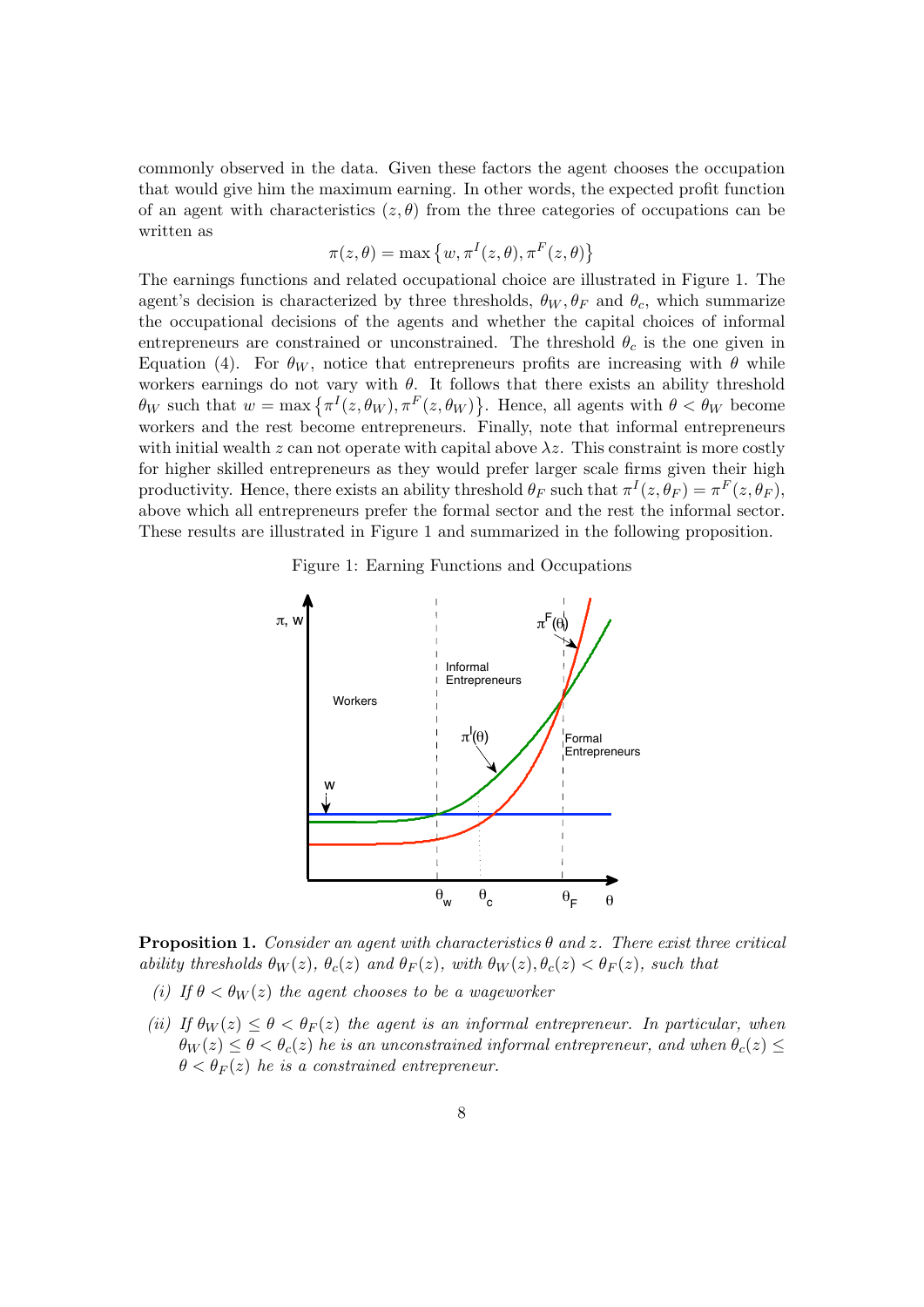(iii) If  $\theta > \theta_F(z)$  the agent is a formal entrepreneur.

## Proof. See Appendix.

Whether or not an informal entrepreneur is constrained is a key determinant for his prospects to eventually formalize. Clearly, as long as the tax rate  $\tau$  is higher than the enforcement  $p$ , unconstrained informal entrepreneurs will not formalize, regardless of the amount of the registration sunk cost c. Hence, inducing formality from registration reforms would mainly target only constrained entrepreneurs. In contrast, entrepreneurial training might induce both types of informal entrepreneurs to formalize. The nature of the selection to different types of occupations (i.e. workers, constrained informal entrepreneurs, unconstrained informal entrepreneurs and formal entrepreneurs) is depicted in Figure 2. This figure depicts a partition of the wealth-ability space that forms the basis of the structural estimation discussed in Section 4.

 $\Box$ 



Note again that the implications derived here significantly differ from Ordoñez (2014). In particular, consistently with empirical evidence both constrained and unconstrained informal entrepreneurs always coexist in my model (see Figure 2). In contrast, Ordoñez (2014) model implies the existence of a corner solution equilibrium where all informal entrepreneurs are constrained.

Finally, the model also provides a ground to examine transition across different occupations as a function of skills. Three comparative payoff functions can be considered for the entrepreneur's decision-making process. The transition between wage work and informal entrepreneurship is characterized by the comparative payoff function  $V^{W,I}(z,\theta)$  =  $\pi^{I}(z,\theta)-w$ ; the transition between wage work and formal entrepreneurship characterized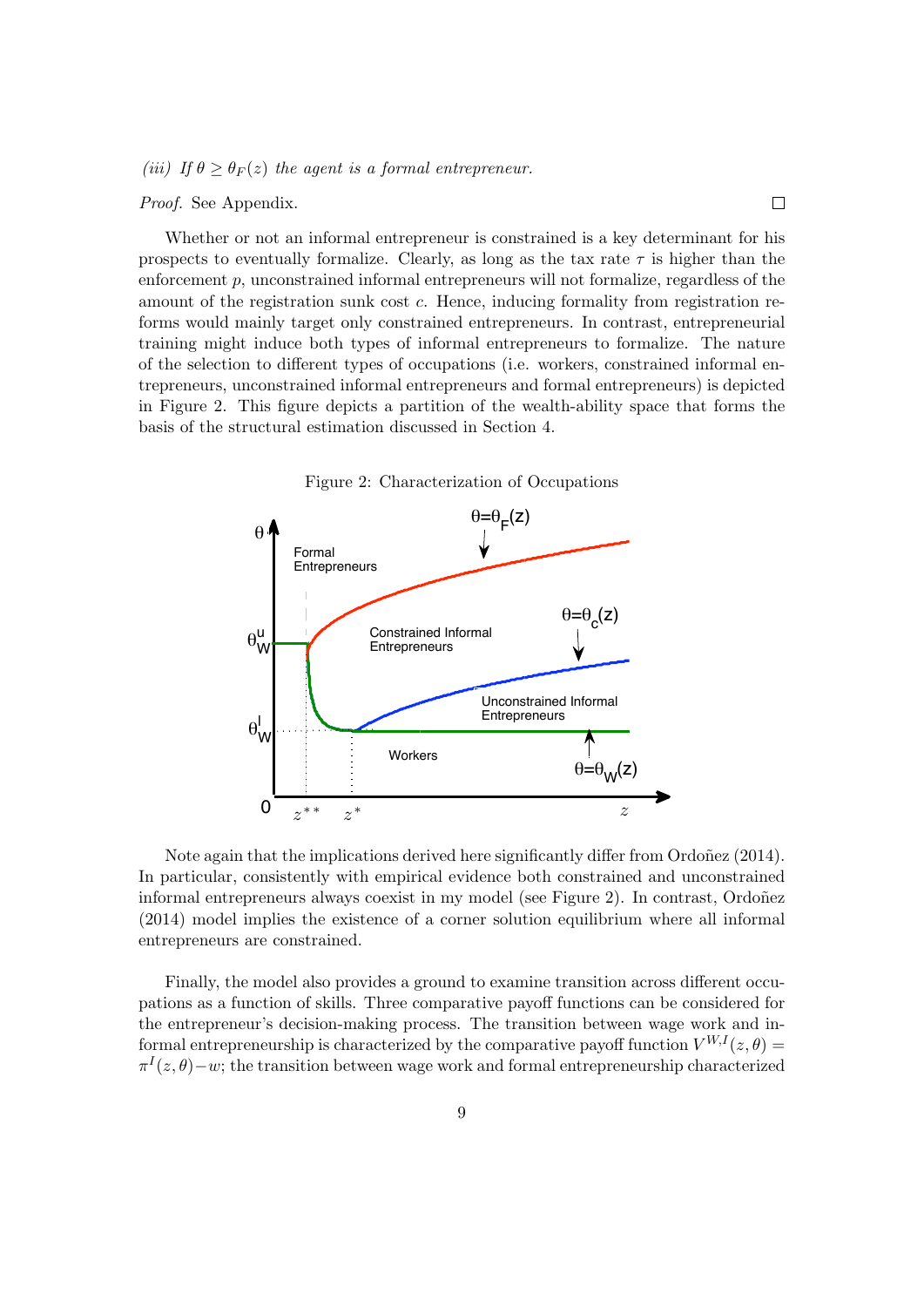by  $V^{W,F}(z,\theta) = \pi^F(z,\theta) - w$ ; and the transition between informal entrepreneurship and formal entrepreneurship characterized by  $V^{I,F}(z,\theta) = \pi^F(z,\theta) - \pi^I(z,\theta)$ . The properties of these transition functions are illustrated in Figure 3 and summarized in the following proposition.

**Proposition 2.** Consider agents with characteristics  $\theta$  and z. Then

- (i) The functions  $V^{W,I}(\theta, z)$  and  $V^{W,F}(\theta, z)$  are increasing in  $\theta$ .
- (ii) The function  $V^{I,F}(\theta, z)$  is U-shaped in  $\theta$ . That is, there exists  $\theta_m > 0$  such that

$$
\frac{\partial V^{I,F}(\theta,z)}{\partial \theta}<0 \quad \forall \theta \in [0,\theta_m), \quad \text{and} \quad \frac{\partial V^{I,F}(\theta,z)}{\partial \theta} \ge 0 \quad \forall \theta \in [\theta_m,\infty)
$$

 $\Box$ 

Proof. See Appendix.

This result states that while the transition from wage-work to entrepreneurship is increasing in talent, the transition from informal entrepreneurship to formal entrepreneurship is non-monotonic. In fact, this transition function is U-shaped in entrepreneurial skills (see Figure 3). It implies that low ability entrepreneurs find it more profitable to remain informal when their level of skills slightly increases. This is especially true for unconstrained informal entrepreneurs since they have no incentive to formalize. However, above a certain ability threshold formality becomes increasingly attractive for increasing levels of skills, because entrepreneurs with such skills would want to operate at a large scale but would be constrained in the informal sector.

Figure 3: Transition between Occupations



Consistently with the literature on labor market, this framework assumes that labor is free to flow between sectors and that individual's expected wage is the same, regardless of the sector. This means that workers have no intrinsic preferences for the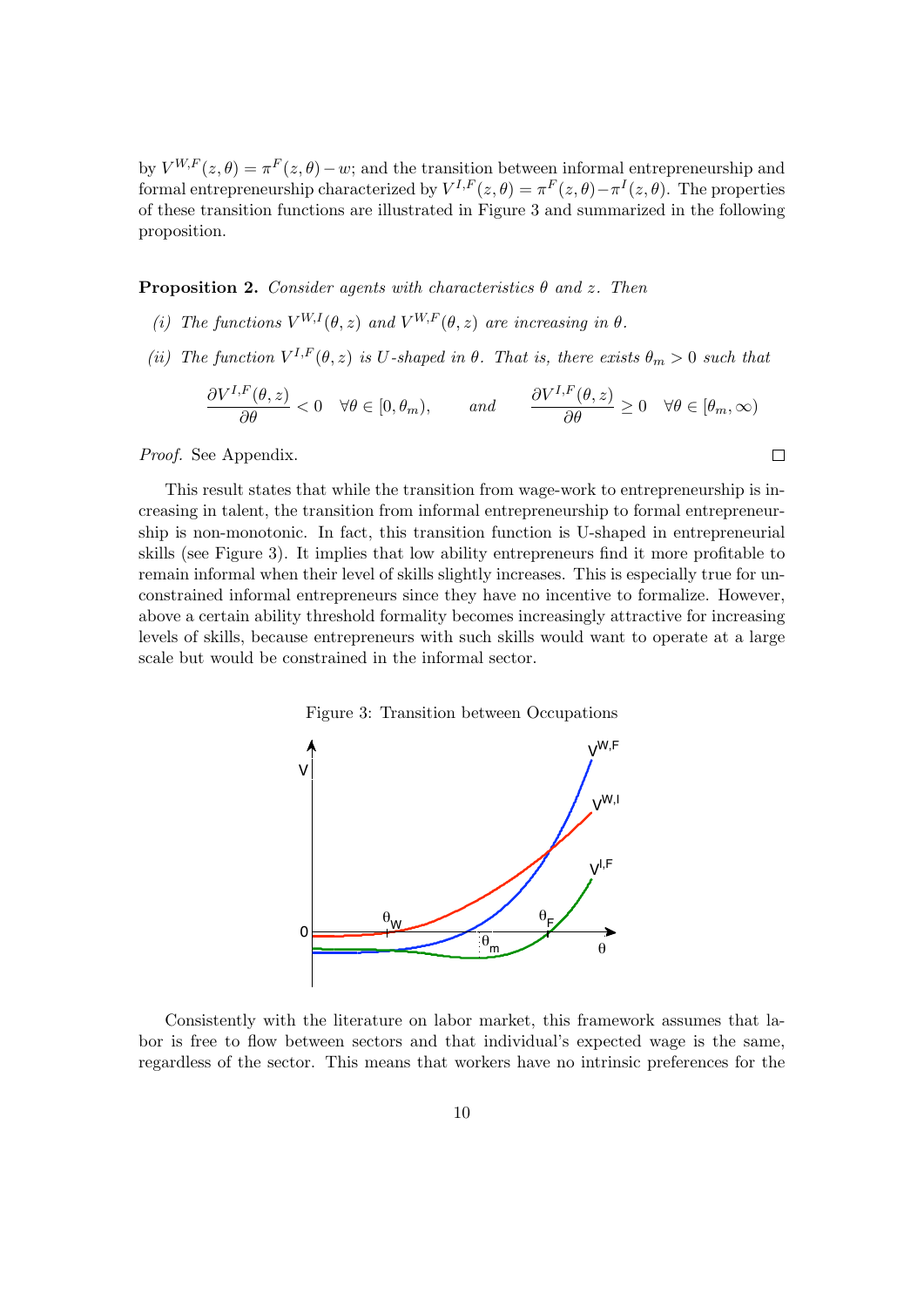sector they work for and only derive their utility from the wages they receive at work. While evidence show that on average formal wages are higher than informal wages, direct empirical tests of the premise that similar workers would expect higher wages in the formal sector compare to informal sector yield inconclusive results. For example, Magnac (1991), Maloney (2004), Pratap and Quentin (2006) do not find compelling evidence of labor market segmentation between formal and informal sector using data from Colombia, Mexico and Argentina, respectively.

It is important to note that while the functional forms used in this framework are standard in the literature and are useful to obtain parameter values that have meaningful economic interpretation, these functional forms are not driving the implications. In fact, the model can be fully identified non parametrically. To see this, notice that from any production function with standard Inada conditions, one can obtain the four types of occupations: wageworkers, Formal entrepreneurs, Informal unconstrained entrepreneurs, and Informal constrained entrepreneurs. To identify these occupations nonparametrically in the data it suffices to find exclusions restrictions for each occupation (see Buera 2006, Heckman and Honoré 1990). In this framework, the payoff of the worker is a constant that does not depend on its skills or its initial wealth, regardless of the technology or sector of activity. On the other hand, the payoff of formal entrepreneurs and informal unconstrained entrepreneurs depend only on entrepreneurial skills (since they are maximized via interior solutions). Hence, a proxy for entrepreneurial skills can be used to identify those agents. Since Formality status is observable, formal entrepreneurs and informal constrained entrepreneurs can be distinguished using informality dummy. Finally, the payoff of informal constrained entrepreneurs depends on both their skills and their initial wealth endowment (since their budget constraint is binding and they are using initial wealth as a collateral in the credit market).

# 3 Data and Reduced Form Evidence

This section describes some important features of the data used for this study and assesses the empirical relevance of some of the model predictions for the Cameroon Informal Sector. I give the background and provide descriptive statistics of these data and then use them to test some implications of the model through reduced-form Probit and Ordered Probit regressions.

## 3.1 Data and Background

The data used for the empirical analysis is a cross-sectional sample of households of Cameroon stemming from the Survey on Employment and the Informal Sector (EESI) conducted in 2005 by the National Institute of Statistics of Cameroon in partnership with the World Bank. This was a nationwide operation with two phases. The first phase collects sociodemographic and employment data while the second phase inter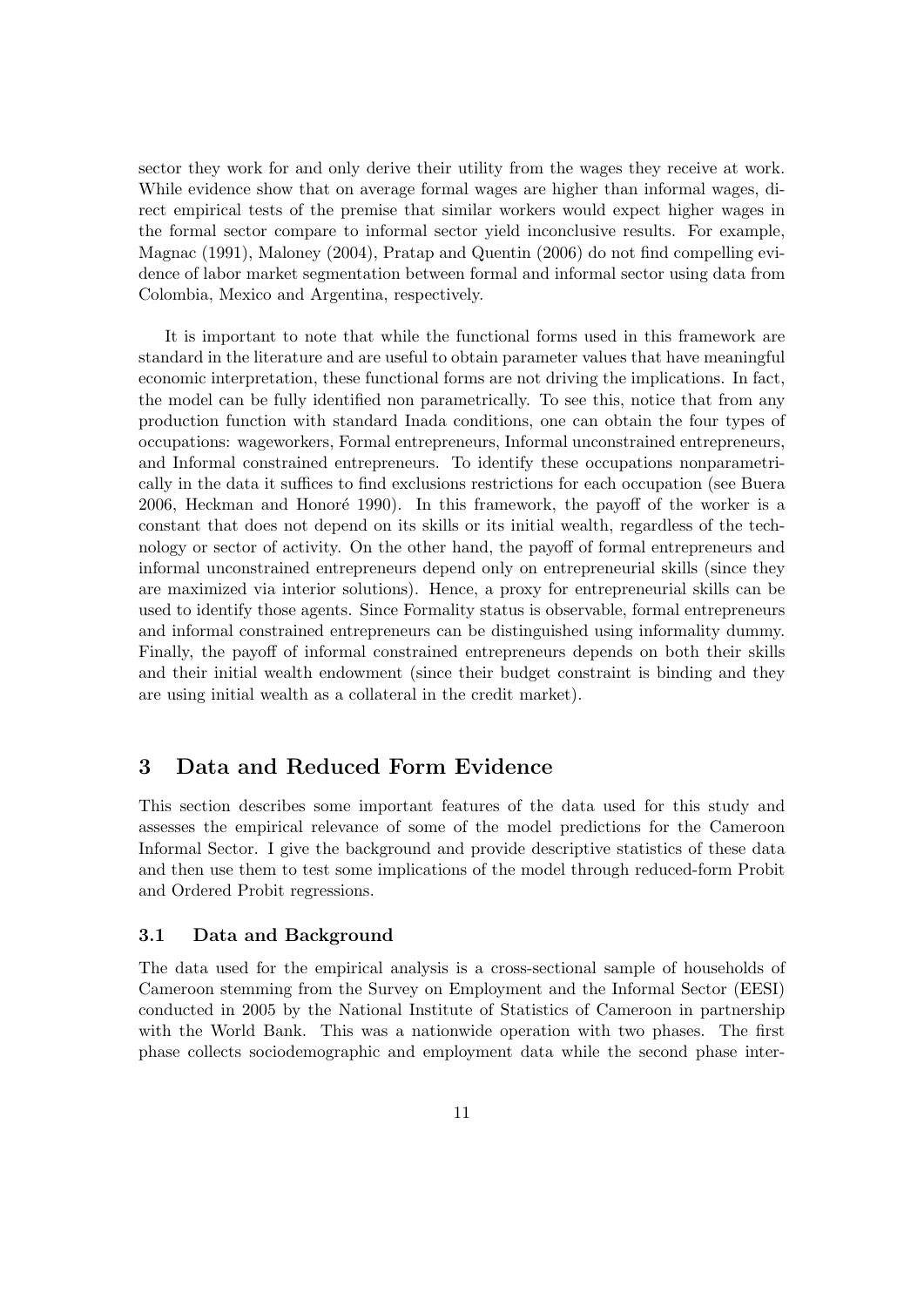views a representative subsample of informal production units identified during the first phase. The methodology of the EESI is therefore similar to that of Phases 1 and 2 of the well known "1-2-3 surveys" in Central and West Africa (see www.afristat.org). This paper uses only data from Phase 1. The sampling design used for the survey was the result of the mapping of the third General Population and Housing Census conducted in 2005. A sample of 8540 households was drawn and interviewed following a two-degrees stratified sampling where the stratification was done according to the ten Cameroon provinces and areas of residence (i.e. urban, semi-urban or rural). For more details about the methodology used to collect these data, see INS 2005. For the analysis I restrict the sample to households whose heads are active and are aged 15 and above, representing a total of 6112 observations.

The definition of informality used for the EESI survey is the one adopted by the 1993 System of National Accounts, a set of international standards chosen to establish a framework for the production of national accounts statistics. The distinction between formal and informal sectors is made at the enterprise level, on the basis of administrative records and on whether or not the business keeps formal accounts. Accordingly, informal enterprises are defined as "production units that do not have written formal accounts and/or are not registered with the tax authorities." Informal sector workers are therefore persons exercising their main economic activities in informal establishments. The informal sector accounts for the vast majority of activities and employs about 89.5% of the Cameroon workforce aged 15 and above (INS 2005). The sample used consists of 6112 households where 4337 households belong to the Informal sector and 1775 households belong to the formal sector (based on the above definition of informality). The formality status of a household is categorized as formal if the household's head works in the formal sector.

# 3.2 Descriptive Statistics

Table 1 presents the characteristics of household according to their geographical areas.The average age of household heads is 36.2 years, with 37.8 in the formal sector against 35.4 in the informal sector. Women represent about 40% of the workforce and more than half of informal sector agents (54.3%). This percentage is a little more higher in rural areas (43.8%) compared to urban areas (40.0%). Conversely, in the formal sector, only one worker out of four is a woman (24.4%).

The empirical analysis requires to distinguish entrepreneurs from non-entrepreneurs according to their activity. While this distinction is clearer in the formal sector, it is not so obvious in the informal sector. For the formal sector, I follow the classic literature of entrepreneurial choice and consider self-employment or business-ownership as formal entrepreneurship (see e.g., Evans and Jovanovic, 1989; Blanchflower and Oswald 1998; Hurst and Lusardi, 2004). However, in the informal sector where the majority of people are self-employed, using the same definition in this context would be seriously misleading. In fact, self-employment in the informal sector includes both the actual informal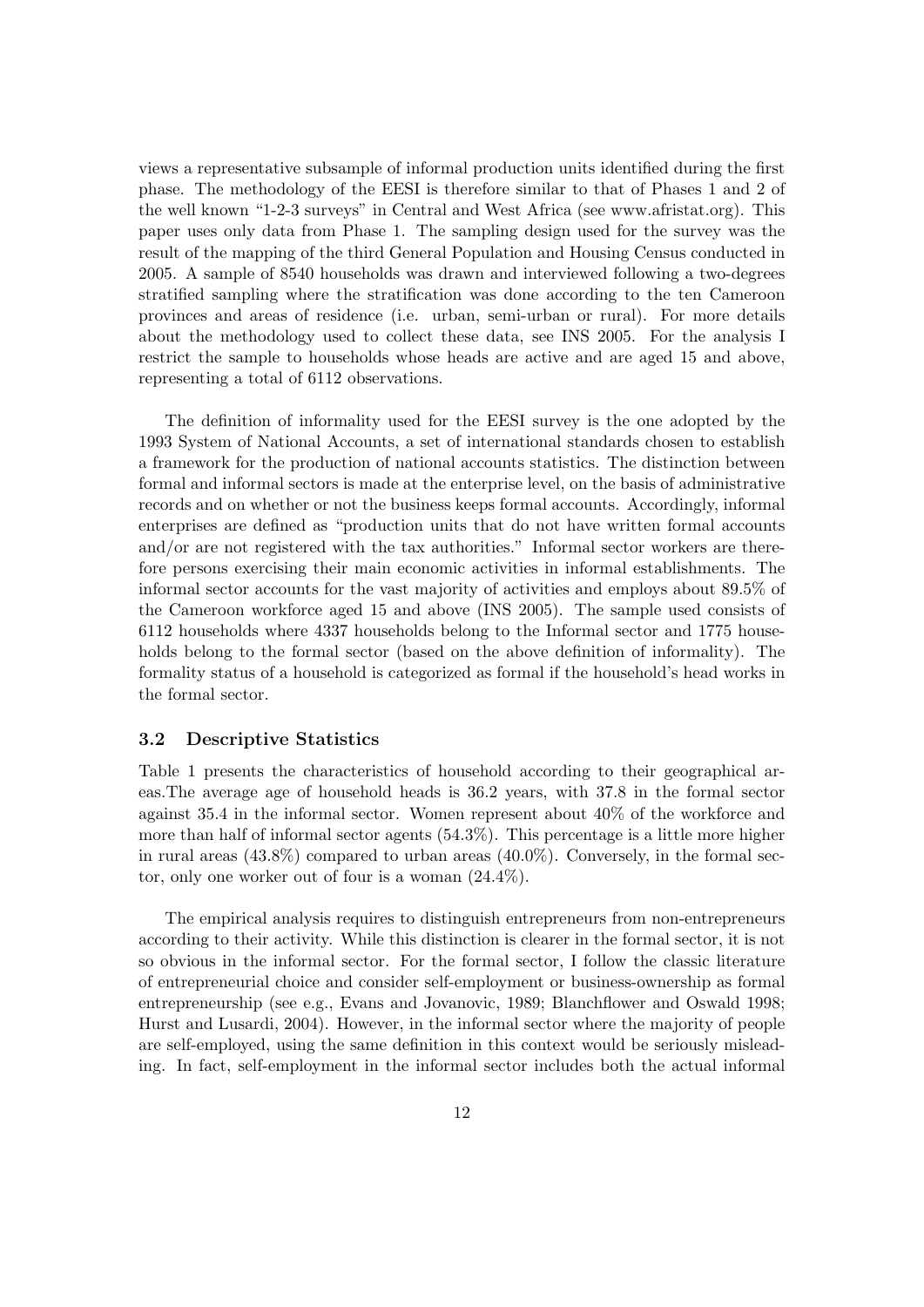|                         | Geographical Areas |         |         |  |
|-------------------------|--------------------|---------|---------|--|
| Characteristics         | Whole              | Urban   | Rural   |  |
|                         |                    |         |         |  |
| Number of obs.          | 6 1 1 2            | 4 295   | 1817    |  |
| % of sample             | 100\%              | 70.3%   | 29.7%   |  |
| $\%$ of women           | 41.1\%             | 40.0%   | 43.8.%  |  |
| Av. household size      | 6.1                | 6.2     | 6.0     |  |
| Av. age of head         | 36.2               | 36.3    | 36.0    |  |
| Years of schooling      |                    |         |         |  |
| $0-6$ years             | 48.1\%             | 36.5%   | 56.8%   |  |
| $6-10$ years            | 32.2%              | 49.6%   | 37.0%   |  |
| $11 + \text{years}$     | 25.5%              | 28.8%   | 17.7%   |  |
| Av. income $*$          | 82.2               | 91.8    | 59.3    |  |
| Av. wealth <sup>*</sup> | 3 3 7 4 . 4        | 3 749.6 | 2 487.4 |  |

Table 1: Household Characteristics by Geographical Areas

<sup>\*In</sup> thousands of local currency (CFA); 1,000CFA  $\sim$  \$2US Source: Own calculations

entrepreneurs as well as a wide category of subsisters. To distinguish between these activities, I follow Nguimkeu (2014) and define as informal entrepreneur a household that owns a business and employs others (see also Mondragón-Vélez and Peña 2010, for a similar definition). This definition particularly excludes purely self-employed (i.e. those who work just by themselves) many of which are subsisters.<sup>3</sup> Examples of informal entrepreneurs include taxi-drivers, grocers, tailors, carpenters, car mechanics who own shops, etc. I define as Workers the non-entrepreneurial households, that is, all other types of households including wageworkers employed by formal firms, informal firms or households as well as all categories of subsisters.<sup>4</sup>

Table 2 summarizes the main characteristics of households in the sample according to their occupation (formal entrepreneurs, informal entrepreneurs, workers). The sample consists of 92% workers, 7% of informal entrepreneurs and 1% of formal entrepreneurs. While it is possible that some households engage in two or more forms of activity at the

<sup>&</sup>lt;sup>3</sup>Exceptions are some activities that use high capital but can only be operated by a single individual, such as taxi-drivers who own their taxi. This definition is obviously still not perfect. On the one hand, it would be inadequate to consider as entrepreneurs some employers who operate at a very low scale. On the other hand, given new technology and business models, even a purely self-employed with low physical capital could produce innovative products or services such that considering him as subsister be misleading. Such cases are however infrequent in these data as evidenced by the sensitivity analyses performed in Nguimkeu (2014).

<sup>&</sup>lt;sup>4</sup>I do not distinguish between formal wageworkers and informal wageworkers since they usually do not select their formality status. While this keeps the analysis simple and the model tractable, it dilutes full extent of job losses due to enforcement in the counterfactual simulations of Section 4.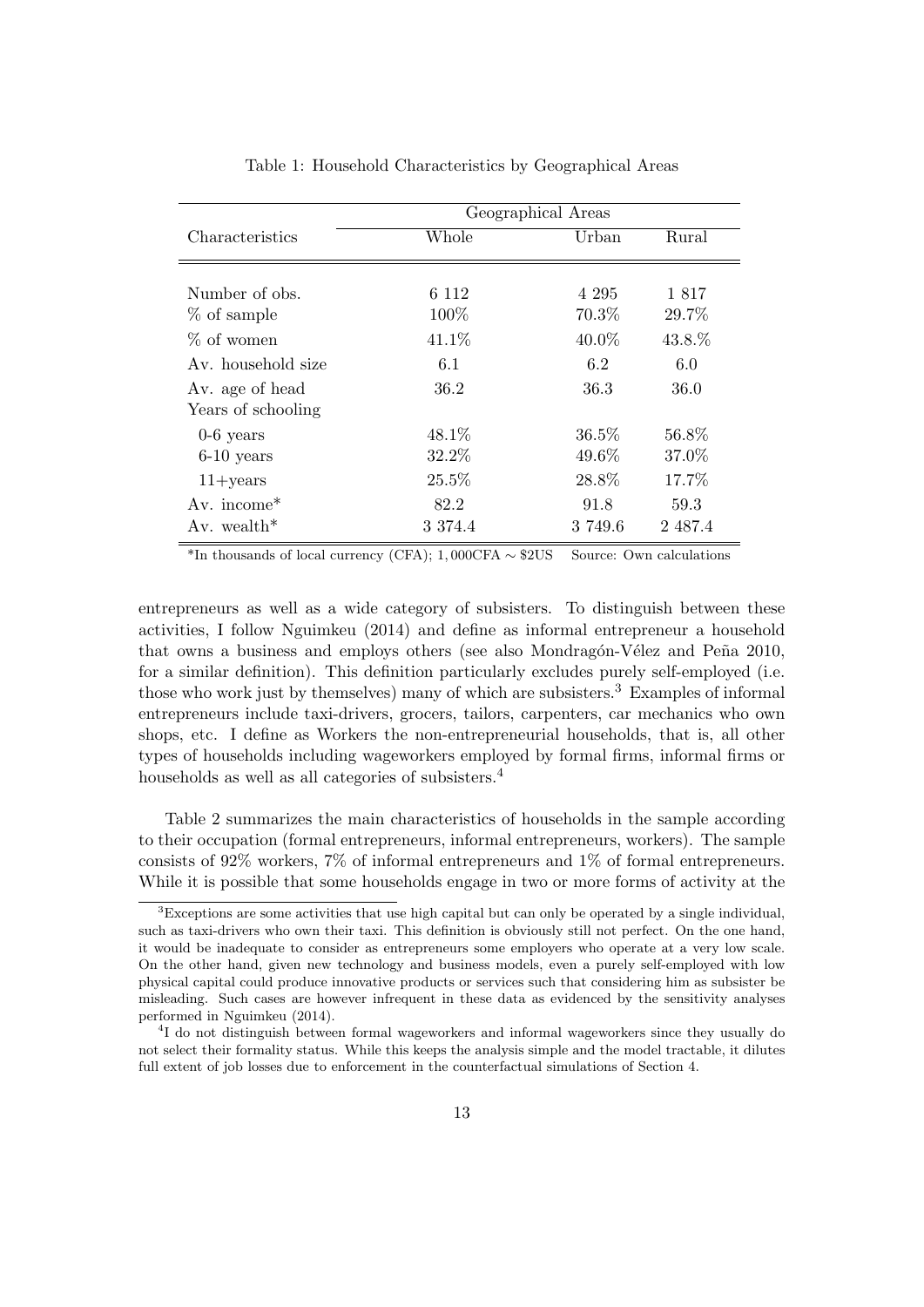same time, I take the more relevant activity as their primary employment. In particular a household is consider as entrepreneurial if at least one member is entrepreneur in the above sense.The average number of paid employees (i.e. hired outside of family) per informal enterprise is about 1.3 against more than 50 for formal enterprises. While entrepreneurs are on average older than workers, formal entrepreneurs are on average much older than others.

|                         | Occupations   |                 |             |  |
|-------------------------|---------------|-----------------|-------------|--|
| Characteristics         | Formal        | <b>Informal</b> | Wageworkers |  |
|                         | Entrepreneurs | Entrepreneurs   | /Subsisters |  |
| Num. of obs.            | 65            | 424             | 5 6 23      |  |
| % of sample             | $1.1\%$       | $6.9\%$         | 92.0%       |  |
| % of women              | 12.3%         | 37.3%           | 41.7%       |  |
| Av. household size      | 6.0           | 6.1             | 5.9         |  |
| Av. age of head         | 42.4          | 37.0            | 36.1        |  |
| Years of schooling      |               |                 |             |  |
| $0-6$ years             | 11.1\%        | 41.3%           | 48.4%       |  |
| $7-12$ years            | 31.5%         | 48.6%           | 36.2%       |  |
| $13+$ years             | 57.4%         | $10.1\%$        | 15.4%       |  |
| Parent Entrep.          | 41.5%         | 13.6%           | $3.5\%$     |  |
| Av. income $*$          | 353.3         | 75.3            | 77.2        |  |
| Av. wealth <sup>*</sup> | 21 792.9      | 4 569.7         | 3 007.4     |  |

Table 2: Household Characteristics by Occupations

\*In thousands of local currency (CFA); 1,000 CFA  $\sim$  \$2 US

Formal entrepreneurs are also more educated than informal entrepreneurs and workers, and the differences in the education composition across these occupations is sizeable. On the one hand, informal entrepreneurs and workers show similar primary education levels (0 - 6 years). The main differences between these two lies in the composition of the two top education levels; a higher proportion of informal entrepreneurs have a secondary education (41.3% against 36.2%), whereas a relatively higher proportion of workers have a college education (10.1% against 15.4%), a proportion probably driven by top ranked employees in highly-paid formal jobs. On the other hand, formal entrepreneurs are by far the most educated with 57.4% of them holding a post-secondary degree. Figure 4 provides the distribution of years of education by occupation. The data also shows that a high proportion of entrepreneurs are sons and daughters of entrepreneurs. In particular, for 41.5% of formal entrepreneurs at least one parent was an entrepreneur. This is also true for 13.7% of informal entrepreneurs. By contrast, only 3.5% of workers are children of entrepreneurs. The left pattern of Figure 4 shows the density of years of education by occupation and confirm the superior educational level of entrepreneurs over workers'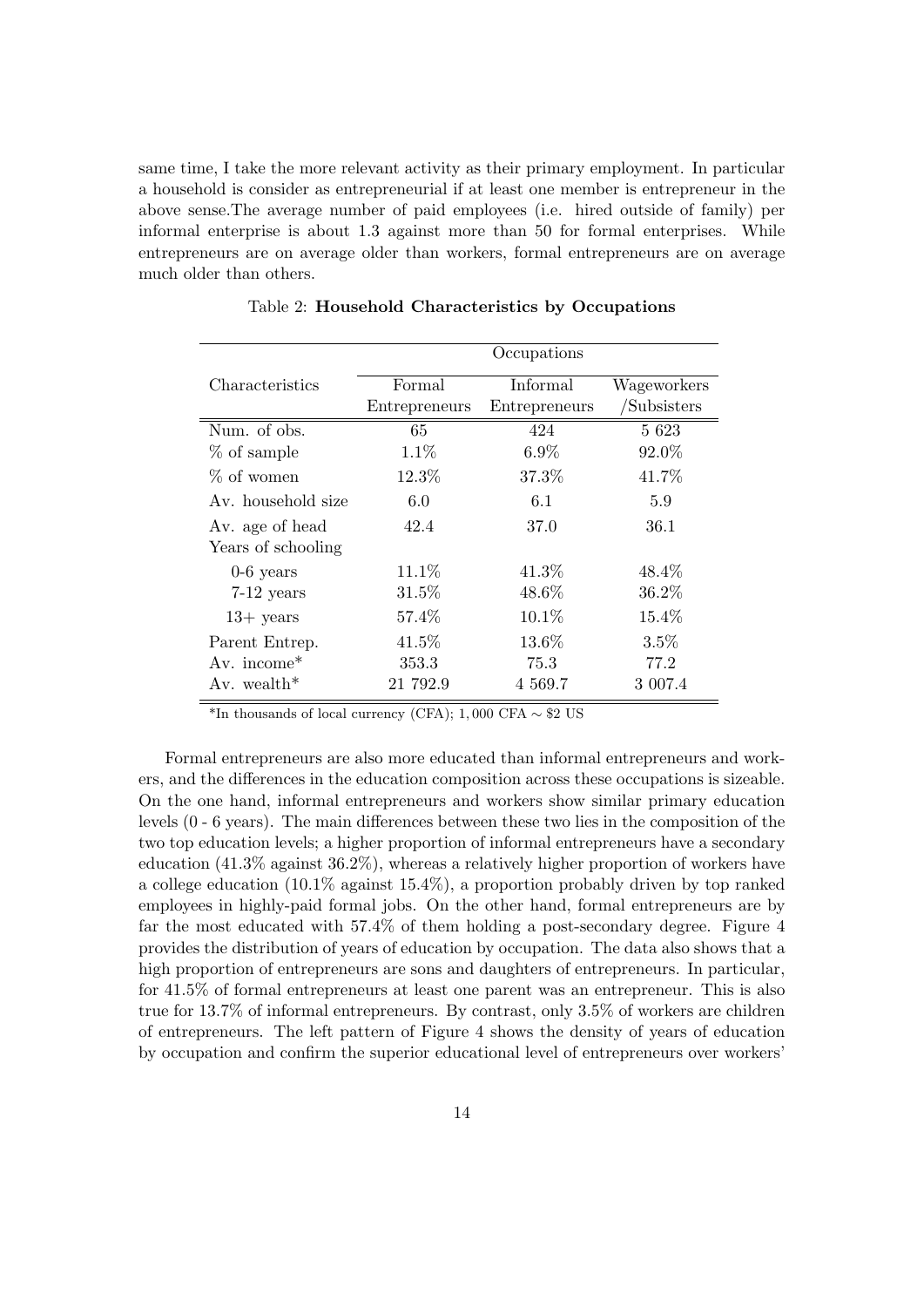from a distributional perspective. These patterns suggest, as we assess in the structural estimation presented in Section 4, that both education and parents occupation are strongly correlated with entrepreneurial ability.



Figure 4: Distribution of Education and Earnings by Occupation

On average, entrepreneurs also earn more than workers. Consistently with the distribution of years of education given in the left panel, the right panel of Figure 4 shows that while the earning distribution of informal entrepreneurs slightly dominates the workers earning distribution, formal entrepreneurs' earnings are largely above these two.

Figure 5: Distribution of Log Initial Wealth by Occupation



As explained in the theory, initial wealth plays a key role in determining the amount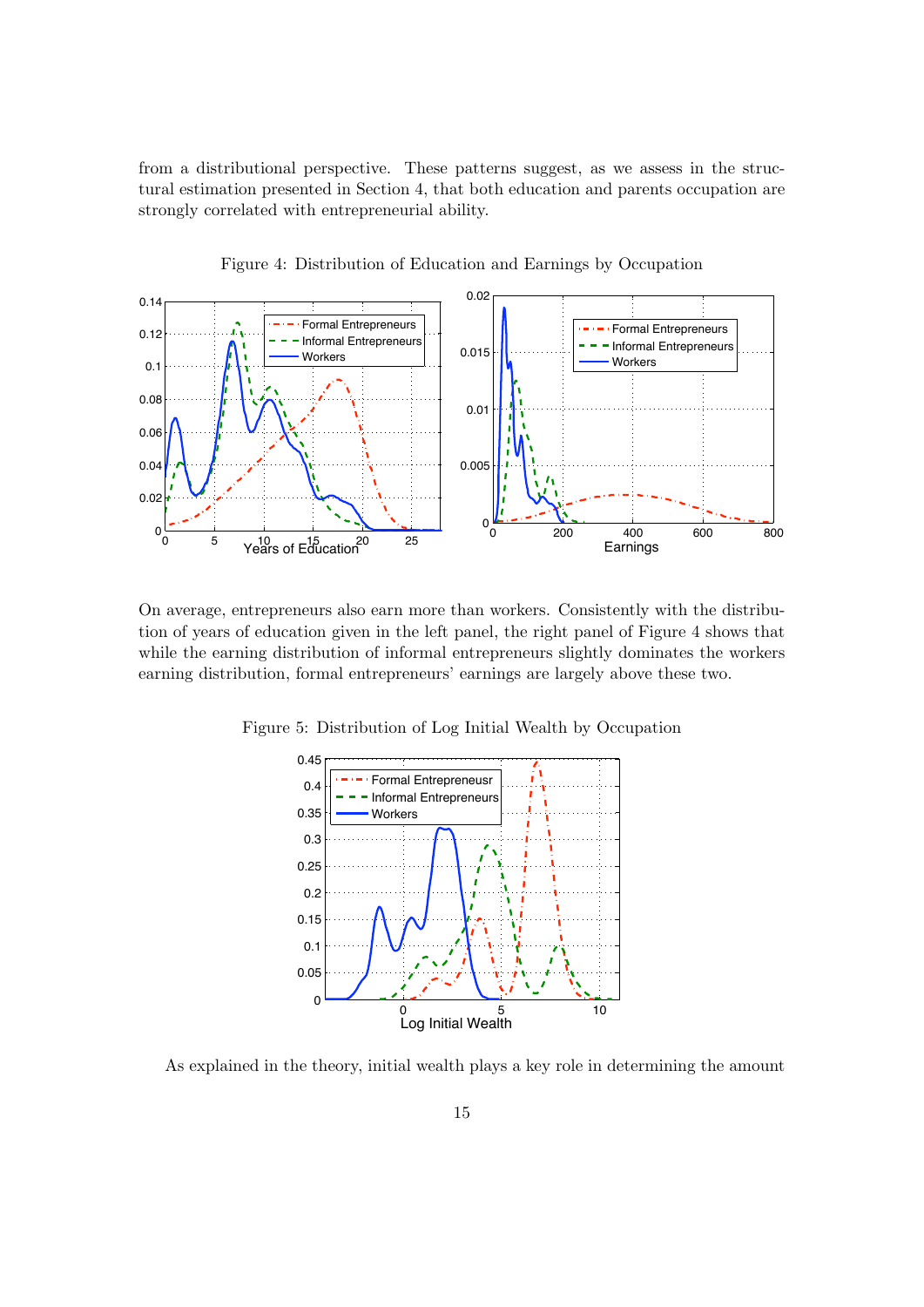of capital that a household is able to borrow from financial institutions. While the survey do not report households ex-ante total wealth, there are retrospective questions about household belongings acquired prior to starting their activity. I use this information to build a measure of household initial wealth by computing the market value of their total initial belongings.<sup>5</sup> Figure 5 shows the distribution of log initial wealth by occupation. It is clear that entrepreneurs are wealthier than workers, as the bulk of their wealth distribution is more concentrate on higher values of the wealth range. For informal entrepreneurs, this shows their ability to provide collateral for credit borrowing. For formal entrepreneurs, this indicates their ability to pay the registration sunk cost upfront. Since entrepreneurs tend to be older and to possess higher initial wealth, it may be the case that households that eventually become entrepreneurs have higher past wealth because they have been saving at a higher rate or because they spent more time accumulating their savings in anticipation of starting a business in the future.

## 3.3 Regressions Analysis

In this section, I use the Cameroon data to test some of the model predictions, that is, I examine how entrepreneurship and informality is affected by financial constraints and observable business skills. In particular, I consider to what extent the likelihood of starting a formal or an informal business is related to education and parent occupation (both of which are likely to be correlated with business skills as suggested by descriptive statistics), and household wealth. To evaluate these implications I present three Probit regressions where transitions to entrepreneurship and formality are examined. These reduced-form methods have the advantage of using a large set of variables than one featured in the theoretical model and require less parsimonious or statistical assumptions than the structural estimation. They are therefore useful to check the relevance of the theory but also to examine to what extend other factors not featured in the theoretical model may influence occupational choice.

Table 3 summarizes results from probit regressions. The first panel (Informal Entr. vs. Formal Entr.) presents the transition from informal entrepreneurship to formal entrepreneurship , the second panel (Workers vs. Formal Entr) from non-entrepreneurial activity to formal entrepreneurship and the third panel (Worker vs. Informal Entr) from non-entrepreneurial activity to informal entrepreneurship. Again, unemployment is not explicitly part of the choices because in the absence of formal unemployment benefits, open unemployment is quasi inexistent as these individuals are likely to engage in some subsistence activity which are already incorporated in the workers or non-entrepreneurial category. For each set of regressions, Column (1) presents the baseline estimation while Column (2) includes a quadratic term for Education in order to assess possibly nonlinear

<sup>5</sup>These belongings are household durable goods including vehicles, TVs, radios, DVD/CD players, fridges, freezers, gas cookers, fans, sewing machines, mobile phones, computers, electric irons, number of houses owned by the household. A better proxy for initial wealth would have been the amount of inherited wealth as in Blanchflower and Oswald (1998). But this information is not available in the present data.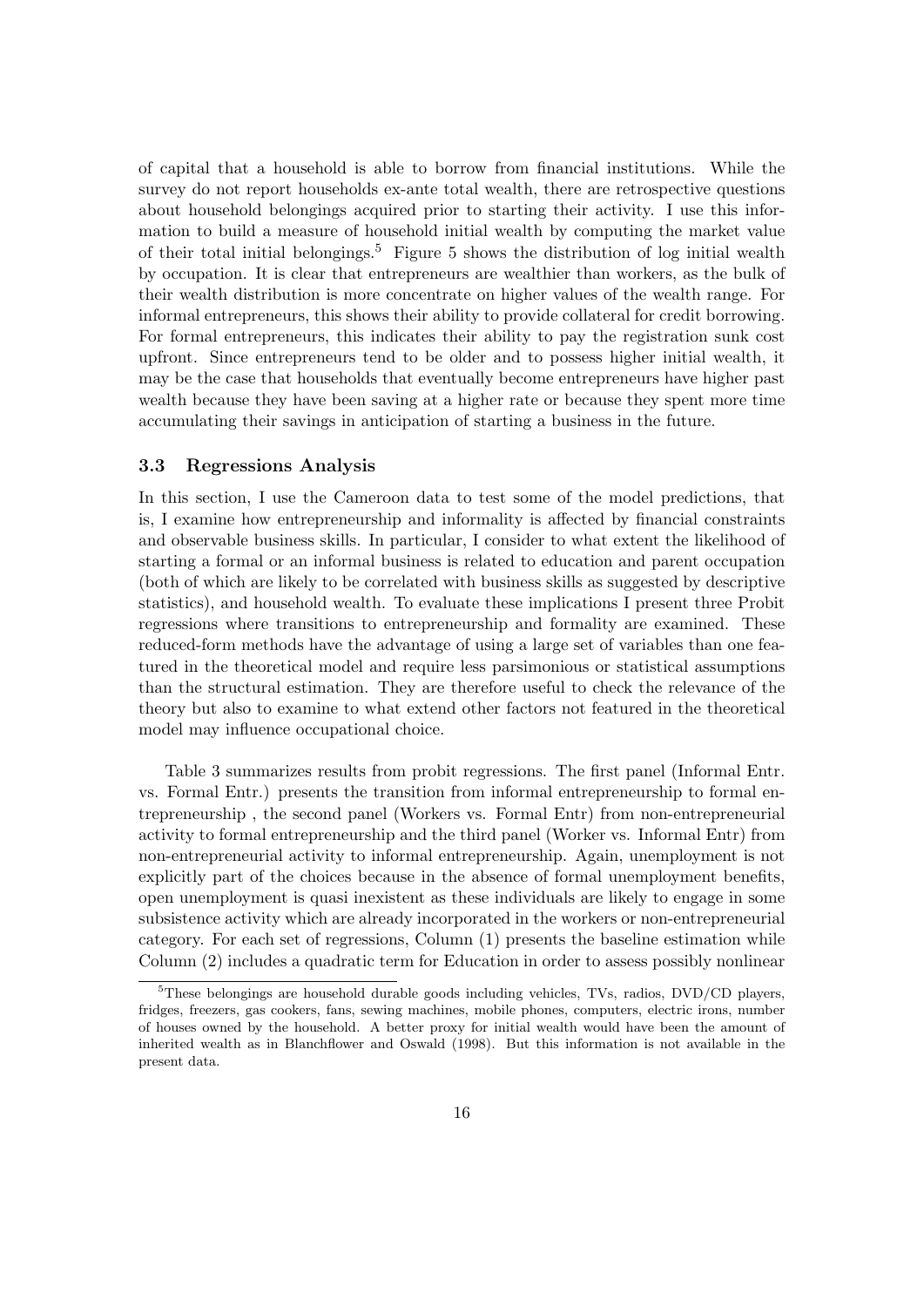effects of observable skills as implied by the theory (see Proposition 2(ii) ).

| Variable                 |                   | Informal Entr.<br>Worker vs. |                   | Worker vs.       |                   |                   |
|--------------------------|-------------------|------------------------------|-------------------|------------------|-------------------|-------------------|
|                          | vs. Formal Entr   |                              | Formal Entr.      |                  | Informal Entr.    |                   |
|                          | $\left( 1\right)$ | $\left( 2\right)$            | $\left( 1\right)$ | $\overline{(2)}$ | $\left( 1\right)$ | $\left( 2\right)$ |
| Intercept                | $-3.853***$       | $-3.129***$                  | $-3.555***$       | $-3.571***$      | $-1.529***$       | $1.789***$        |
|                          | (0.483)           | (0.564)                      | (0.249)           | (0.354)          | (0.078)           | (0.094)           |
| Education                | $0.149***$        | $-0.023*$                    | $0.046***$        | $0.050\,$        | $-0.006$          | 0.087             |
|                          | (0.029)           | (0.016)                      | (0.015)           | (0.056)          | (0.006)           | (0.078)           |
| $\text{Education}^2/100$ |                   | $0.863**$                    |                   | $-0.017$         |                   | $0.616\,$         |
|                          |                   | (0.426)                      |                   | (0.256)          |                   | (0.412)           |
| Parent                   | $1.770***$        | $1.765***$                   | $0.435***$        | $0.434***$       | $-0.713***$       | $-0.693***$       |
|                          | (0.271)           | (0.269)                      | (0.128)           | (0.128)          | (0.111)           | (0.111)           |
| Initial Wealth           | $0.003***$        | $0.003***$                   | $0.003***$        | $0.003***$       | $0.001***$        | $0.001***$        |
|                          | (0.001)           | (0.001)                      | (0.000)           | (0.000)          | (0.000)           | (0.000)           |
| Experience               | $0.040***$        | $0.039***$                   | $-0.003$          | $-0.003$         | 0.0001            | 0.002             |
|                          | (0.015)           | (0.015)                      | (0.008)           | (0.008)          | (0.003)           | (0.003)           |
| Female                   | $-0.256$          | $-0.213$                     | $-0.308*$         | $-0.308*$        | $-0.153***$       | $-0.169***$       |
|                          | (0.275)           | (0.273)                      | (0.169)           | (0.169)          | (0.053)           | (0.053)           |
| Married                  | 0.287             | 0.271                        | 0.151             | 0.151            | $0.098*$          | $0.124**$         |
|                          | (0.262)           | (0.265)                      | (0.156)           | (0.156)          | (0.053)           | (0.053)           |
| Urban                    | $0.106\,$         | 0.098                        | $0.432**$         | $0.433**$        | $0.178***$        | $0.173***$        |
|                          | (0.304)           | (0.302)                      | (0.182)           | (0.182)          | (0.058)           | (0.058)           |
| Handicapped              | 0.211             | 0.214                        | $0.434*$          | $0.433*$         | $-0.066$          | $-0.049$          |
|                          | (0.413)           | (0.414)                      | (0.225)           | (0.226)          | (0.139)           | (0.140)           |
| Number of Obs.           |                   |                              |                   |                  |                   |                   |
| <b>AIC</b>               | 194.43            | 192.54                       | 506.37            | 508.37           | 3005.3            | 2974.5            |

Table 3: Probit Estimates of Transitions between Occupations

Consistently with the theory, the results confirm that observable skills such as education are a critical requirement for formal entrepreneurship. The baseline results show that Education is positively and significantly associated to the probability of formal entrepreneurship. Interestingly, when a quadratic term for education is added in the regressions, the associated coefficient is significantly positive in the first panel while the initial coefficient becomes negative. However, this quadratic term is, as expected, insignificant in the other panels. This confirm that the transition from informal to formal entrepreneurship is U-shaped in education as suggested by the theory.

Also, the coefficient on Parent is positive and significant, implying that individuals whose parents were entrepreneurs are more likely to become entrepreneurs than others. This suggests that children of entrepreneurs may have received informal business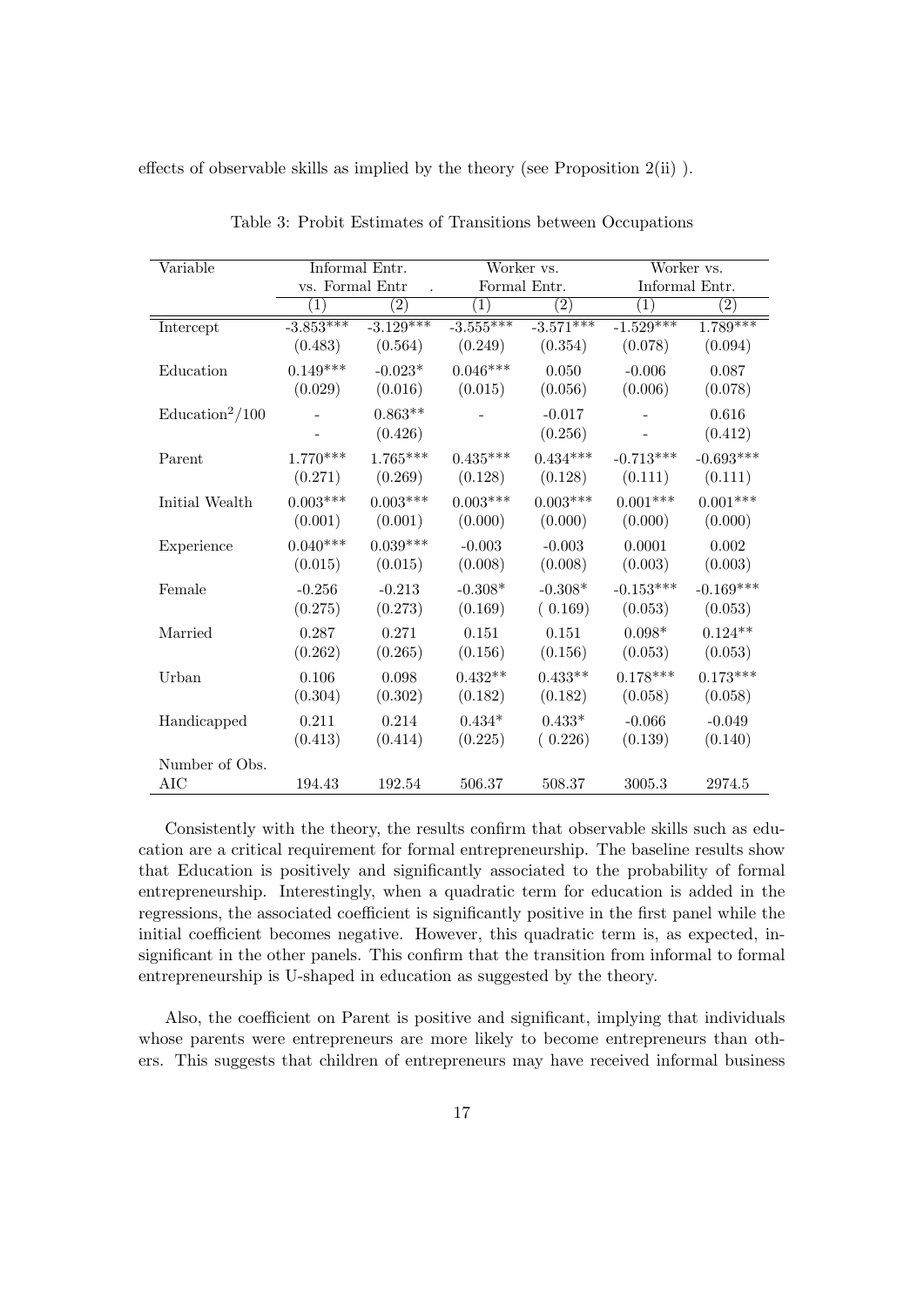skills from their parents. This evidence has been also supported by a number of studies, such as Lentz and Laband (1990) and Parker and Van Praag (2012). In contrast, the association between education and the transition probability from Worker to Informal entrepreneur is insignificant. This result might arise from two conflicting effects due to the coexistence of both extremely low educated individuals and extremely highly educated individuals among Workers, compared to a more homogenous averaged educated group of Informal Entrepreneurs. The formers may therefore be driving the regression coefficient in opposite directions, resulting in an insignificant effect. However, the coefficient on Parent is still significantly positive, suggesting that those Workers whose parents were entrepreneurs are more likely to become informal entrepreneurs than others.

A key variable that allows to assess the role of financial constraints is the household initial wealth. The results show that the corresponding coefficient is significantly positive in all the regressions, although it is weaker in the second panel. This implies that there are financial constraints to entrepreneurship, especially informal entrepreneurship. As explained earlier, households that eventually become entrepreneurs may have higher initial wealth because they have been saving at a higher rate in anticipation of starting a firm in the future. Given such pattern, this result reinforces the evidence that financial constraints are important since households have to wait to start a business until they have accumulated enough wealth to finance it. This suggests that they are unable to borrow to start their business.

# 4 Structural Estimation

In this section, I estimate the model by maximum likelihood. What is fitted is the probability of being formal entrepreneur, informal entrepreneur or worker as a function of wealth and ability generated by the model with the actual household occupational status from the data. The goal is to produce structural estimates that allows to examine the content of the mechanisms implies by the theoretical model and to use the estimated model in counterfactual simulations to quantify the impact of relevant policies on entrepreneurship and informality.

### 4.1 Estimation Technique

While the initial wealth, z, is observable, the individual ability,  $\theta$ , is not observable by the econometrician. Following previous studies, I make the structural assumption that this ability depends on education and parent occupation.

$$
\ln \theta = \delta_0 + \delta_1 s + \delta_2 P + \varepsilon \tag{6}
$$

where  $s = \ln(1+S)$  are the logs of years of schooling S, P is a dummy indicating whether at least one parent was an entrepreneur. In this baseline specification current entrepreneurial ability is assumed independent from initial wealth. But I relax this assumption in the robustness checks to allow for the entrepreneurial skills to be correlated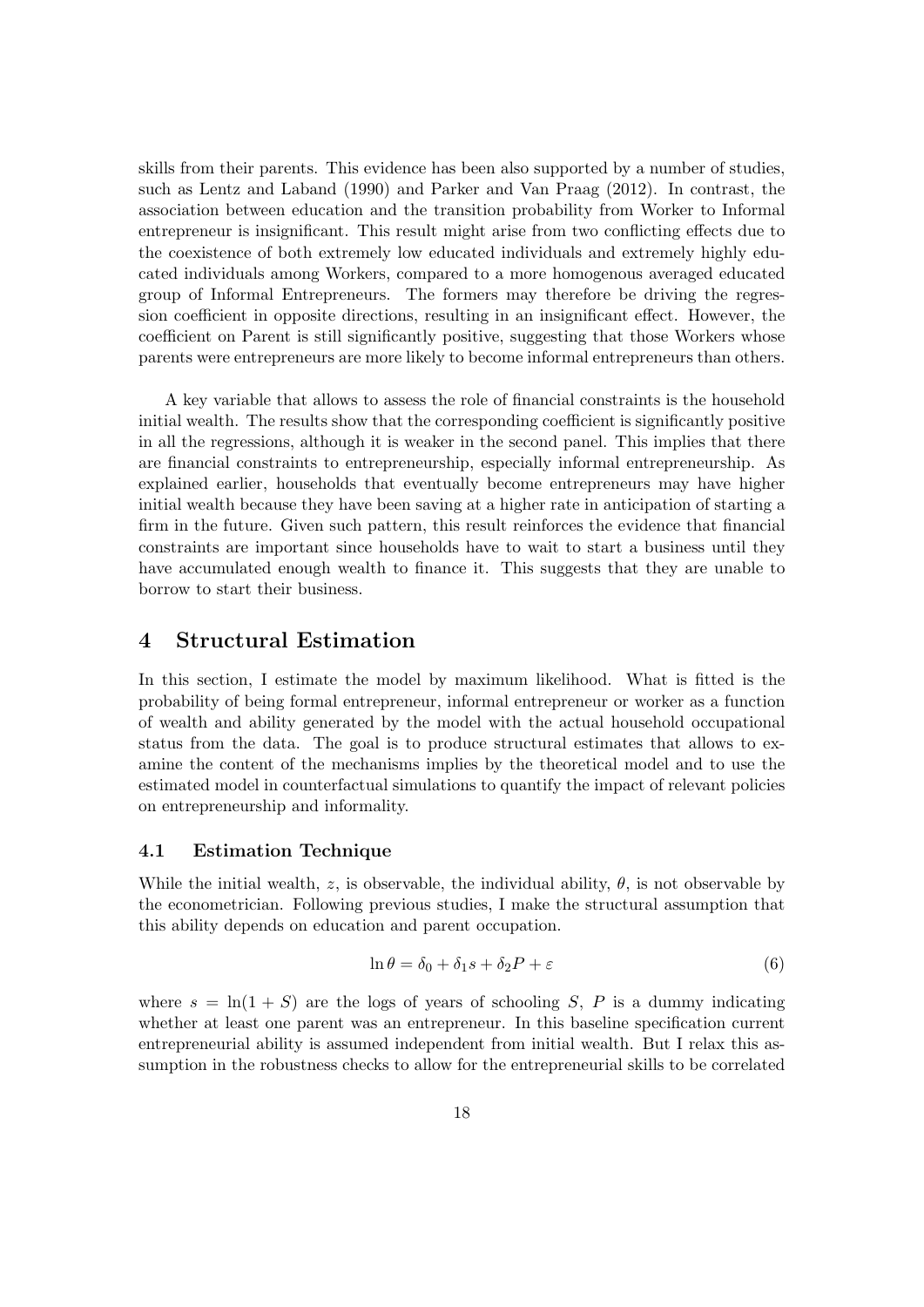with wealth. There are three categories of agents observed in the data: Formal entrepreneurs,  $(F = 1, I = 0, W = 0)$ , Informal entrepreneurs  $(F = 0, I = 1, W = 0)$  and wage-workers/subsisters  $(F = 0, I = 0, W = 1)$ . Denote by  $X = \begin{bmatrix} 1 & s & P & z \end{bmatrix}$  the vector of observable covariates and by  $1$ . an indicator function that takes the value one when its argument is true and zero otherwise.

Given the model predictions, the probability of formal entrepreneurship is<sup>6</sup>

$$
\Pr[F=1|X] = \Pr[\theta > \theta_F(z)] = 1 - \Phi\left\{\frac{\ln \theta_F(z) - \delta_0 - \delta_1 s - \delta_2 P}{\sigma}\right\} = H_F(\psi, X) \quad (7)
$$

where  $\psi$  denotes the vector of all structural parameters of the model and  $\theta_F(z)$  is given by Equation (14) in the appendix.

The probability of non-entrepreneurial activity is given by

$$
\Pr[W = 1|X] = \Pr[\theta \le \theta_W(z)] = \Pr[\theta \le \theta_W^u] \mathbf{1}[z \le z^{**}] + \Pr[\theta \le \theta_W^l] \mathbf{1}[z \ge z^*]
$$

$$
+ \Pr[\theta \le \theta_W^m(z)] \mathbf{1}[z^{**} \le z \le z^*]
$$

$$
= \Phi \left\{ \frac{\ln \theta_W^u - \delta_0 - \delta_1 s - \delta_2 P}{\sigma} \right\} d_i^u(z) + \Phi \left\{ \frac{\ln \theta_W^l - \delta_0 - \delta_1 s - \delta_2 P}{\sigma} \right\} d_i^l(z)
$$

$$
+ \Phi \left\{ \frac{\ln \theta_W^m(z) - \delta_0 - \delta_1 s - \delta_2 P}{\sigma} \right\} \left( 1 - d_i^u(z) - d_i^l(z) \right) = H_W(\psi, X)
$$
\n
$$
\tag{8}
$$

where  $d_i^u(z) = \mathbf{1}\left[z \leq z^{**}\right]$  and  $d_i^l(z) = \mathbf{1}\left[z \geq z^*\right]$ . The thresholds ability levels  $\theta_W^u(z)$ ,  $\theta_W^m(z)$  and  $\theta_W^l(z)$  are given by Equation (12) in the appendix, while  $z^*$  and  $z^{**}$  are respectively given by Equations (11) and (13) in the appendix.

The probability of informal entrepreneurship is then obtained by

$$
\Pr[I=1|X] = 1 - \Pr[F=1|X] - \Pr[W=1|X] = 1 - H_F(\psi, X) - H_W(\psi, X) = H_I(\psi, X). \tag{9}
$$

Given a sample of independent observations of size  $n, \{(F_i, I_i, W_i, X_i), i = 1, \ldots, n\},$ the log-likelihood function of the econometric model can therefore be written as:

$$
L_n(\psi) = \sum_{i=1}^n F_i \ln H_F(\psi, X_i) + I_i \ln H_I(\psi, X_i) + W_i \ln H_W(\psi, X_i)
$$
(10)

where  $F_i, I_i$  and  $W_i$  are zero-one indicator variables for the observed occupational choice of household  $i$ , and  $X_i$  is the vector of their observable characteristics as defined above. Both the gross interest rate  $r$  and the wage rate  $w$  are exogenously fixed at the observed average rates. The maximum likelihood estimation is therefore performed over the set

<sup>&</sup>lt;sup>6</sup>Note that unlike in a standard probit model, the standard error  $\sigma$  is identifiable because of the nonlinearity of the model in the parameters.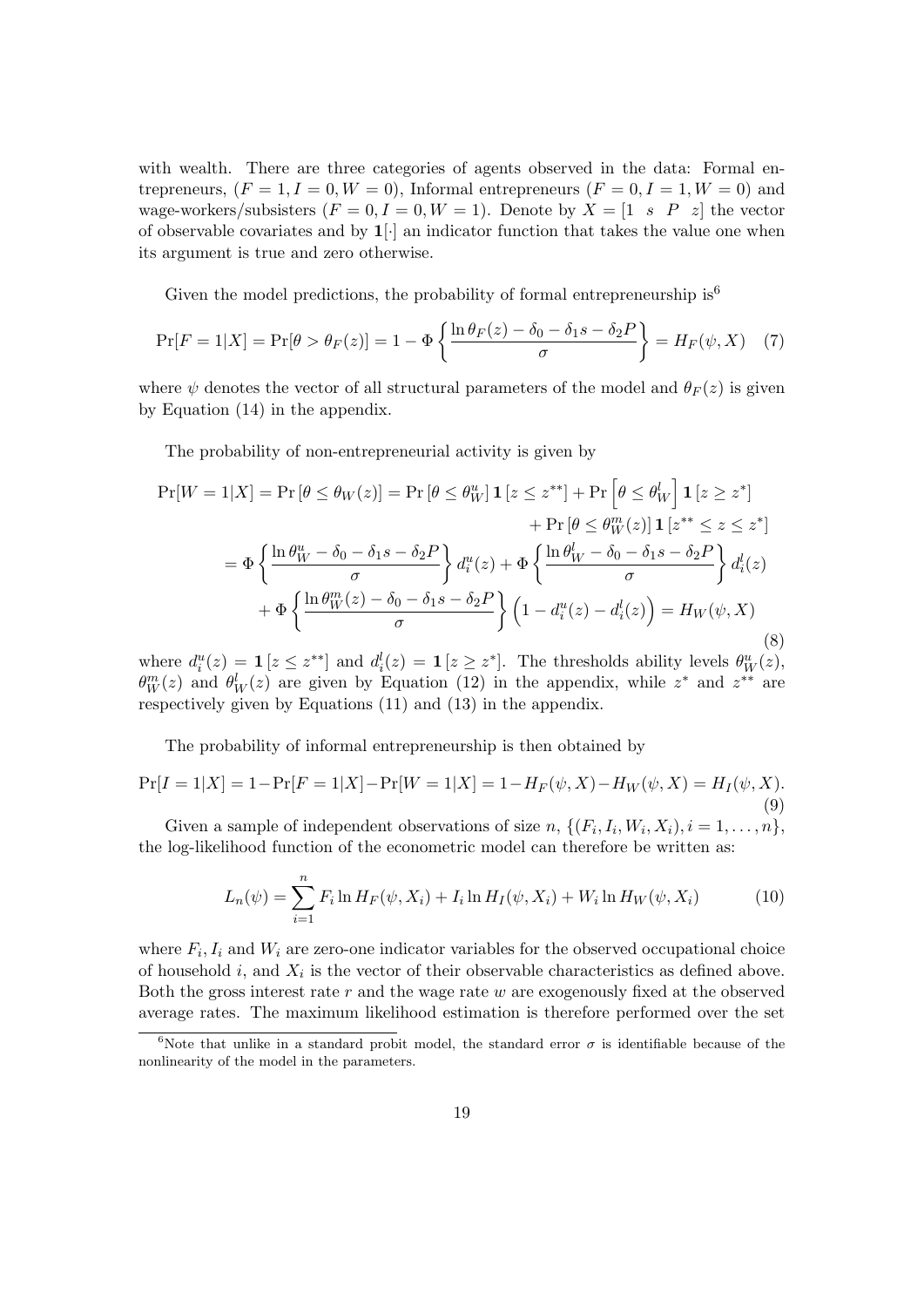of parameters  $\psi = [\delta_0, \delta_1, \delta_2, \alpha, \beta, \sigma, \lambda]$ . These parameters correspond respectively to the constant term of the ability distribution,  $\delta_0$ ; the interaction between education and ability,  $\delta_1$ ; the interaction between parents occupation and ability,  $\delta_2$ ; the productivity of capital in the production technology,  $\alpha$ ; the productivity of labor in the production technology,  $\beta$ ; the standard deviation of the ability distribution,  $\sigma$ ; and the degree of financial friction,  $\lambda$ . With the given observations, standard maximization routines can be used to search for the maximum numerically. The standard errors of the estimated parameters can be computed by bootstrap methods using draws of the original sample with replacement. Details about the maximization algorithm that I use are presented in the Appendix.

# 4.2 Institutional Parameters

There are three exogenous institutional parameters entering the model: the tax rate  $\tau$ , the entry sunk cost c, and the probability of detection, p. Table 4 provides useful information that may help to set the values for some of these parameters. In particular, the total tax rate as a percentage of enterprise profit is readily available and fixed at  $\tau = 48\%$  as per the measurements of *Doing Business Survey (2005)*.

| Indicator                                   | Starting   | Indicator                    | Paying       |  |
|---------------------------------------------|------------|------------------------------|--------------|--|
|                                             | a Business |                              | <b>Taxes</b> |  |
| Number of procedures                        | 12         | Number of payments/year      | 44           |  |
| Number of days                              | 37         | Number of days               | 90           |  |
| Registration fees $(\%$ GNI/capita)         | 182.5      | Total tax rate $(\%$ profit) | 48.9         |  |
| Min. capital $(\%$ GNI/capita)              | 232.0      |                              |              |  |
| GNI per capita = $$640 \approx$ CFA 320,000 |            | Source: Doing Business 2005  |              |  |

For the entry sunk cost to formality, I take the registration fees estimated by Doing Business (2005) which I top up by the foregone income incurred during the days spent in the registration office for the procedures. That is,

 $c =$  Registration Fees + Number of days  $\times$  Average daily Earnings

Table 4 shows that the registration fee can be calculated at CFA 582, 400, the number of days for the registration procedure is 37, and the average daily earnings in our data is measured at CFA 3, 200. Hence, the parameter c is exogenously fixed at  $c = \text{CFA}$  $700,800 \approx $1,400$  (see also Djankov et al. 2002 for a similar estimation). Note that this is still an underestimation of the actual entry cost since it does not account for the amount of bribes given to the registration officers, psychological costs due to the large and exhausting number of procedures, etc.

However, the probability of detection  $p$  is not directly available from the data. In order to approximate it, I use information on the number of tax inspections and the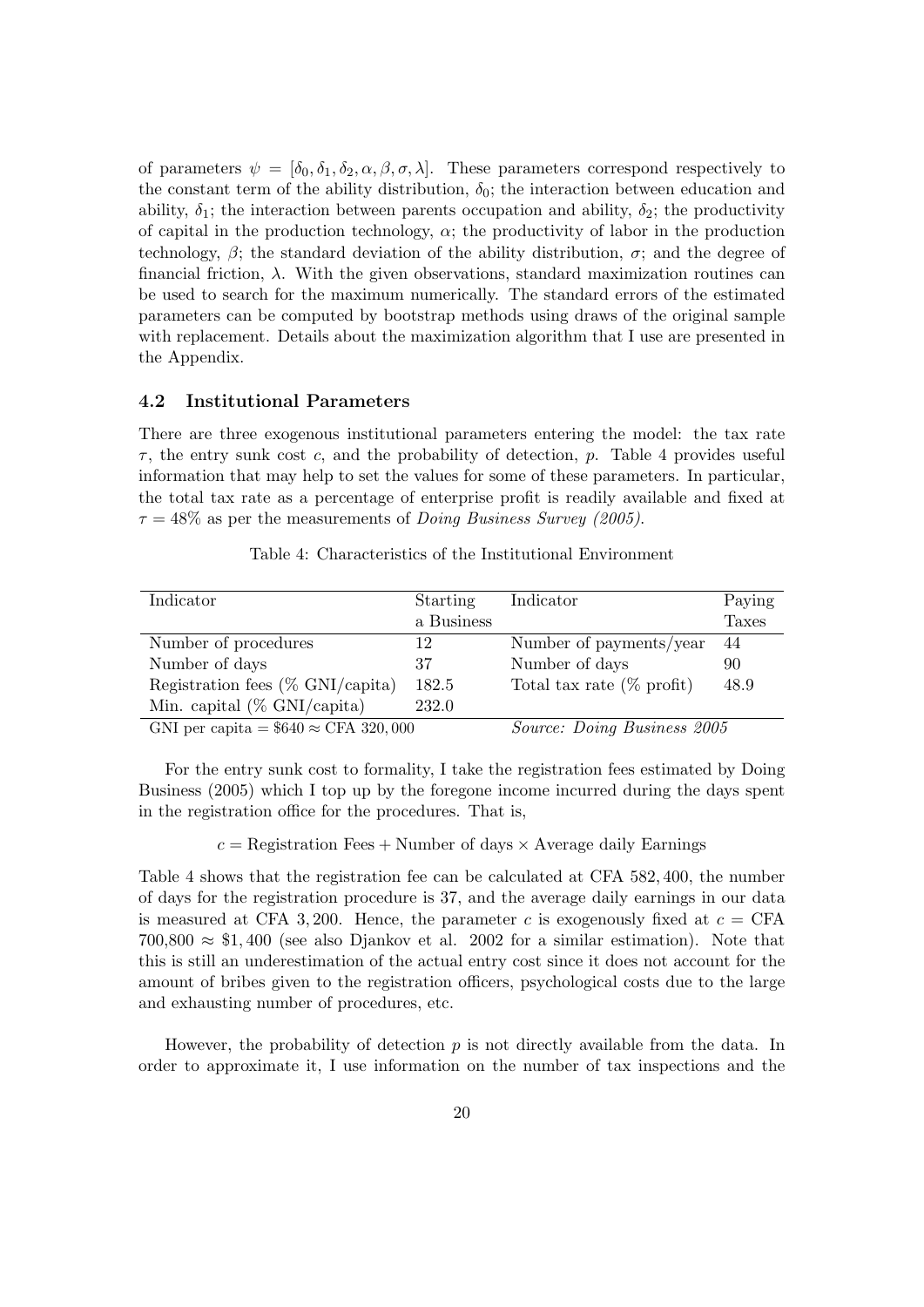level of corruption in the country. Since inspections are on-site, the probability of being in trouble with tax authorities can be obtained as the ratio of the total number of tax inspections over the total number of firms. This should however be deflated by the degree of integrity of tax inspectors. Thus, I calculate the probability  $p$  of getting caught and having the firm's output forfeited by

$$
p = \frac{\text{Total number of tax inspections}}{\text{Total number of firms}} \times \text{Degree of Integrity of tax inspections}
$$

The Total number of tax inspections is obtained by multiplying the number of tax inspectors (proxied by the size of the tax department of the Ministry of Finance) by the number of per-period inspections (all available in the Cameroon Statistical Yearbook, at www.statistics-cameroon.org). The total number of businesses with fixed locations was measured during the 2009 General Enterprise Census (see INS 2009). Finally, I use the Corruption Perception Index (CPI) produced by Transparency International as a measure of the integrity of tax authorities in Cameroon. The CPI is a score that indicates the perceived level of public sector corruption on a scale of 0 (highly corrupt) to 100% (very clean) (see www.transparency.org for details). Given these measures, I compute the probability of detection at  $p = 0.78\%$ .<sup>7</sup>

## 4.3 Structural Results

The results of the maximum likelihood estimation of the model are presented in Table 5. The estimated correlation between entrepreneurial ability and education,  $\delta_1$  is estimated at 0.4, implying that a 10 percent increase in the amount of schooling increases entrepreneurial ability by 4 percent. This suggests that education may be a reasonable indicator of entrepreneurial talent in Cameroon. Having a parent who was an entrepreneur is also an important ingredient, since the estimated coefficient that relates parent occupation and entrepreneurial ability,  $\delta_2$ , is positive and significant. In the second column, the estimated correlation between entrepreneurial ability and assets is statistically insignificant. Thus we can reject the hypothesis that wealth is a positive proxy for entrepreneurial ability. Moreover, the inclusion of wealth in the log talent specification significantly deteriorates the model fit (see the discussion in Section ?? below). An important finding is that there are binding capital constraints, since the the degree of financial friction,  $\lambda$ , is estimated at 11.4. This estimate, however, seems to be too high. It means that agents can borrow up to 10 times the value of their wealth. In practice, loan to collateral values are typically quite low and the value of the loan is very often significantly less than the value of the collateral used to secure it (i.e,  $\lambda \leq 2$ ). On the other hand, there are also many unsecured loans in the data, based on reputation, trust, etc. (i.e.,  $\lambda \to \infty$ ). A combination of these two patterns should yield a fairly large

<sup>7</sup>Note that while these values of institutional parameters that I use for the structural estimation may be imperfect, the simulations performed in Section ?? allow to examine the sensitivity of the results for a wide range of different values that they may respectively possibly take.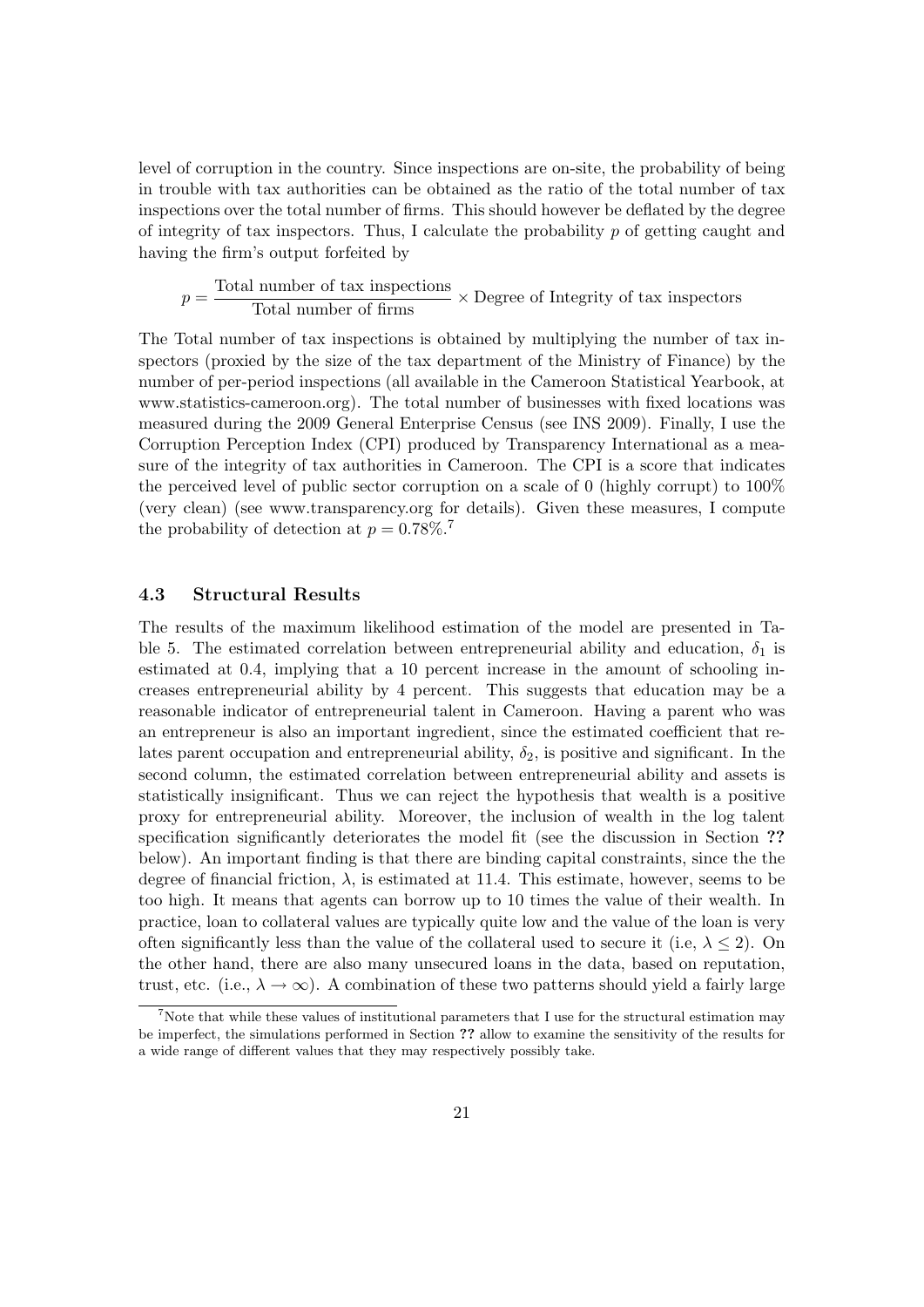estimated  $\lambda$  as the one obtained in Table 5.

The estimates of  $\alpha$  and  $\beta$  mean that a 10 percent increase in the capital devoted to a business leads to a 1.2 percent increase in earnings, while a 10 percent increase in hired labor increases earnings by 4.5 percent, respectively. Since returns to capital are usually high in the informal sector (see, eg. Kremer et al. 2010, Schundeln 2004, Udry and Anagol 2006, De Mel et al. 2008) it must be that the estimated value of  $\alpha$  obtained here is pinned down by firms of the formal sector where returns to capital turn out to be very low in most studies (e.g., Alby, Auriol and Nguimkeu 2013).

|                         |            | Estimate                       |                                |
|-------------------------|------------|--------------------------------|--------------------------------|
| Parameter               | Name       | (1)                            | (2)                            |
| Log ability - constant  | $\delta_0$ | $-2.8372$                      | $-3.0314$                      |
| Log ability - education | $\delta_1$ | (0.0118)<br>0.4013<br>(0.0210) | (0.0980)<br>0.4270<br>(0.0118) |
| Log ability - parents   | $\delta_2$ | 0.0241<br>(0.0079)             | 0.0452<br>(0.0118)             |
| Log ability - wealth    | $\delta_3$ | .                              | 0.0186<br>(0.0214)             |
| Capital share           | $\alpha$   | 0.2201<br>(0.059)              | 0.2252<br>(0.028)              |
| Labor share             | $\beta$    | 0.4502<br>(0.092)              | 0.4702<br>(0.022)              |
| St. Dev for ability     | $\sigma$   | 2.4610<br>(0.0380)             | 2.2692<br>(0.0330)             |
| Capital constraint      | $\lambda$  | 11.417<br>(3.410)              | 10.624<br>(3.512)              |
| Log-likelihood          |            | $-1.9602$                      | $-1.9692$                      |
| Number of Obs.          |            | 6112                           | 6112                           |

Table 5: Structural Maximum Likelihood Estimates of the Model

Bootstrap standard errors in parenthesis

For the labor returns coefficient  $\beta$ , on the one hand most informal firms produce output without hiring labor out of their household (corresponding to a  $\beta \to 0$ ); and on the other hand, formal firms output are very elastic to labor, consistently with a  $\beta$  that tends to 0.7 according to stylized fact. The average therefore reasonably falls within the estimated value given in Table 5. The sum of these two coefficients is thus estimated at 0.67 and is statistically lower than unity, implying that there are diminish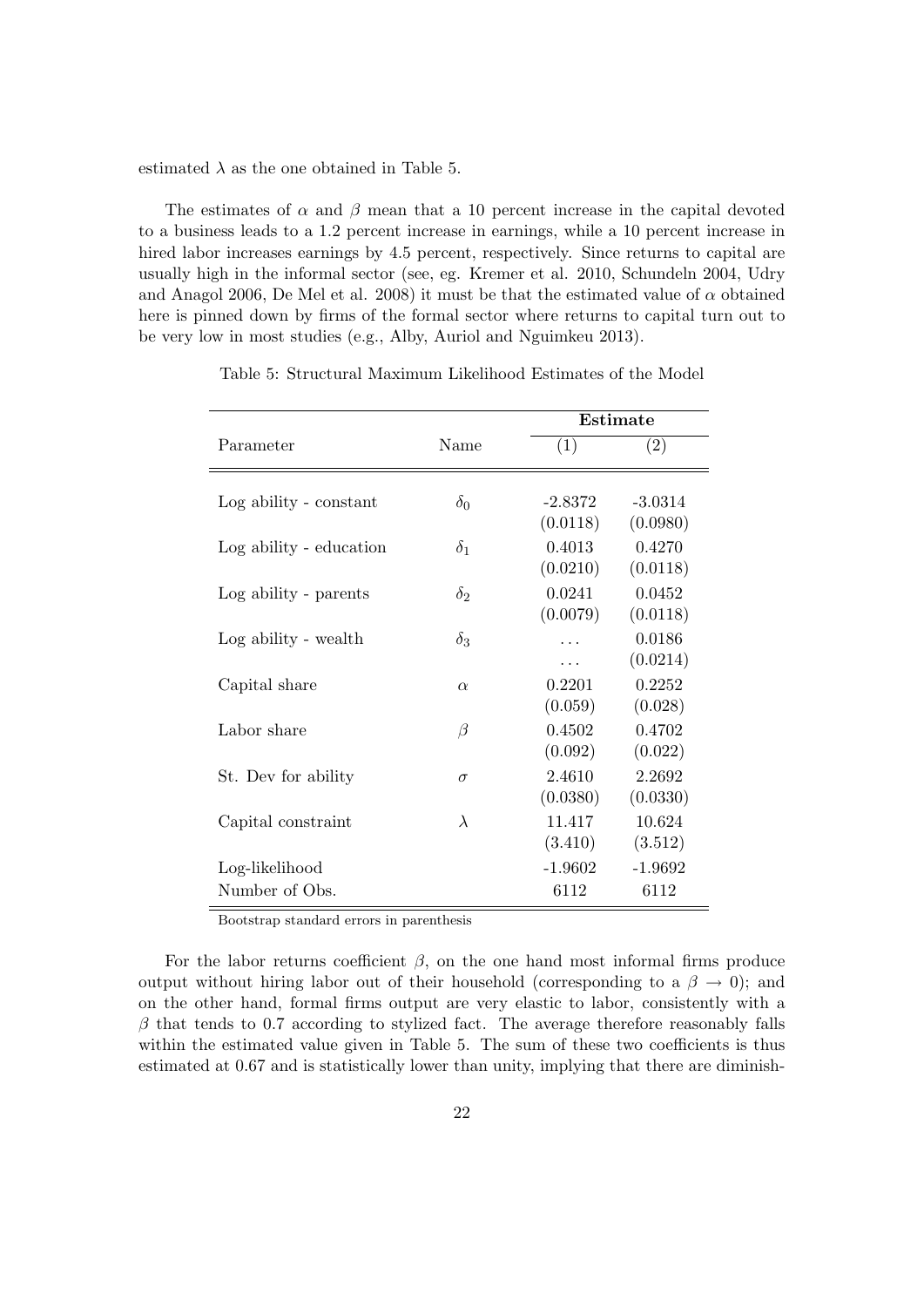ing returns to managerial ability at the establishment level (as discussed by Lucas 1978).

Before taking the estimated model seriously to a counterfactual policy simulation exercise, it is useful to first examine how well it fits the data. I first check how sensitive the results are to various specifications of the log entrepreneurial talent and also calculate a goodness of fit statistic for the empirical model.

## 4.4 Robustness and Goodness-of-fit Checks

A common concern in the entrepreneurship literature is the possible correlation between wealth and entrepreneurial ability. For example, to study the relationship between starting a firm and initial wealth, some authors (e.g., Holtz-Eakin et al. 1994, Blanchflower and Oswald 1998) use data on inheritances which are likely exogenous. Lacking such data I make an effort to control for endogeneity by using assets acquired by households several years prior to starting their activity as the initial wealth variable in the model. However, the baseline specification given in Equation (6) where the unobserved ability distribution is independent of wealth may still be potentially problematic. In this section I discuss the implications of relaxing this assumption by allowing correlation between ability  $\theta$  and initial wealth z, that is,  $\ln \theta = \delta_0 + \delta_1 s + \delta_2 P + \delta_3 z + \varepsilon$ . The results from re-estimating the model using this specification are given in Column (2) of Table 5. The parameter  $\delta_3$  provides a measure of the correlation between wealth and ability and is estimated at 0.0186 with a standard error of 0.0214. This indicates a positive but insignificant correlation between ability and the measure of wealth. However, with this new specification, the coefficient on Parent becomes negative and the overall fit deteriorates. This means that wealth is not acting as a proxy to entrepreneurial talent. Moreover, the inclusion of wealth does not significantly change the initial results.

The second concern is to assess how well the model fits the data. First, a comparison between the actual relative sizes of each occupation with their fitted counterparts shows a close proximity. While the data features 1.1% of formal entrepreneurs, 6.9% of informal entrepreneurs and 92.0% of workers, the estimated model delivers fitted probabilities of 1.3%, 6.8% and 91.9, respectively. Second, a more formal standard statistical maneuver for performing a specification test is to compare observed and expected values, since large departures between them would seemingly indicate lack of fit. I apply a simple Pearson test statistic based on the standardized residuals within each occupation. The test is defined by

$$
\widehat{T} = \sum_{J} \frac{(n_J - n\bar{\hat{H}}_J)^2}{n\bar{\hat{H}}_J} = \sum_{J} \frac{\left(\sum_{i=1}^n \left[ \mathbf{1}(J_i = 1) - H_J(\widehat{\psi}, X_i) \right] \right)^2}{\sum_{i=1}^n H_J(\widehat{\psi}, X_i)}, \quad J \in \{F, I, W\}
$$

and has a limiting chi-squared distribution with 2 degrees of freedom under the null of correct model specification. Large values of the statistic would imply that the model is inappropriate. This statistic is computed at 1.906 for the estimated model, that is, a p-value of 0.3856, suggesting that the empirical model is not at odd with the data.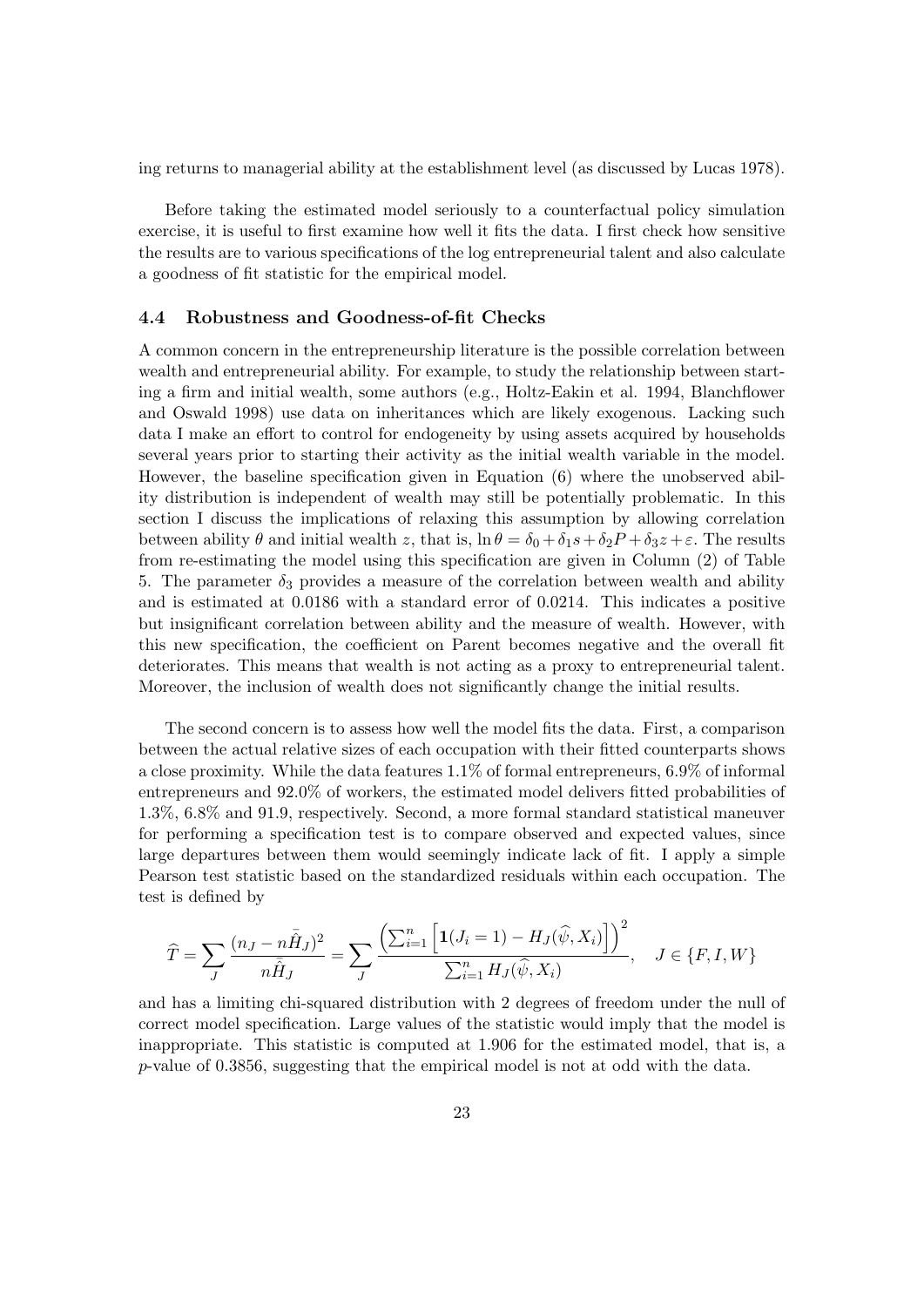# 5 Counterfactual Policy Analysis

In this section, I perform a set of counterfactual experiments to evaluate the impact of some policies on entrepreneurship and informality with the Cameroon data. The estimated model is considered the current equilibrium and departures from this initial state are assessed by evaluating discrepancies that may occur from changes in policy parameters due to various possible reforms. Since the theory suggests that entry sunk costs, taxation, enforcement and entrepreneurial skills are the main drivers of entrepreneurship and formality, I examine the impact of each of these factors.

## 5.1 Registration Reforms

One policy that has proven to be quite successful, at least for the case of Mexico, is the firm registration reform. The policy consists in substantially reducing the cost of registration and the number of procedures required to start a firm (see Bruhn 2011 for more details). In the context of Cameroon, Doing Business 2005 documents that firm registration involves 12 procedures, 37 days and a registration fee that is about 1.82 times the GNI per capita (see Table 4). This represents an extremely high cost that is difficultly affordable by medium-size entrepreneurs. Since the entry sunk cost to formal entrepreneurship is captured by the institutional parameter, c, in the model, the counterfactual experiment consists in examining how the equilibrium would change from a reduction of c from the current cost to a smaller amount. The policy is thus implemented as

$$
c' = c - b, \qquad 0 \le b < c,
$$

where  $b$  represents the decrement in the entry cost implied by the reform. Practically, this policy may also take the form of a government registration subsidy that encourages small firms to formalize.



Figure 6: Impact of a Registration Reform/Subsidy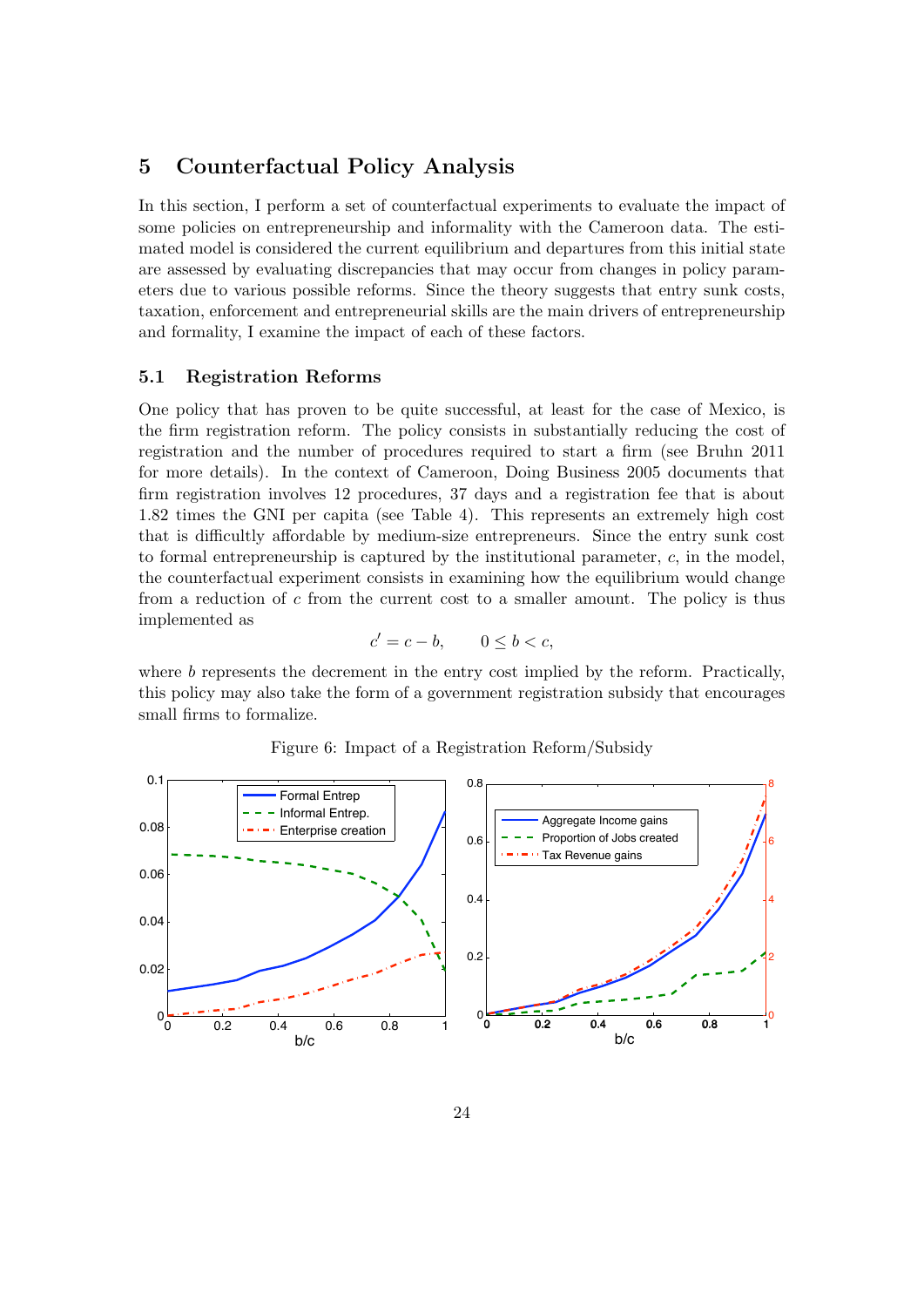The impact of this registration reform with the Cameroon data within the context of the model is depicted in Figure 6. The effect is quantified for a range of relative costs decrements,  $b/c$ , starting from 0, the current state as produced by the structural parameter estimates, to 1, the idealistic state where the entry cost is zero. The left panel of Figure 6 shows the variation in the fraction of formal entreprises, informal entreprises and new enterprise creation. As  $b/c$  increases, the fractions of formal entrepreneurs and new enterprises increase while the fraction of informal entrepreneurs decreases. In particular, a 50% decrease in registration costs (i.e  $b/c$  goes from 0 to 0.5) doubles the proportion of formal enterprises, through both formalization of informal firms and new formal enterprise creation. The right panel of Figure 6 depicts the variation in aggregate income gains, computed as the total income from all sectors, the proportion of job creation implied by formalization and enterprise creation, and the tax revenue gains, computed as the total tax revenues net from the foregone registration fees due to the reform (right vertical axis). Results show that all those three aggregates increase with decreasing entry costs. In particular, a 50% decrease in registration costs increases employment by 10%, aggregate income by 15% and total net tax revenues by more than 50%. These findings are consistent with empirical results recently found by Bruhn (2011) and Kaplan et al. (2011) about the effect of the "System of Fast Opening of Firms" (SARE) on entrepreneurship in Mexico. Other compelling empirical evidence have also been found from recent reforms in some developed countries such as Germany (Rostam-Afschar 2014) and Portugal (Branstetter et al. 2014).

## 5.2 Tax Reforms

Given the large size of the informal sector, a natural question is whether the government is choosing the tax rate in the best possible way. As argued by Woodruff (2013), it is not clear whether high rates of taxation implies higher tax collections. In fact just the opposite may occur. While high taxation may increase tax revenues and provide the state with the resources necessary to build law enforcement capacity and the capacity to offer some of the benefits of being formal, too much taxation may as well push economic activity out of the formal economy. Here, I investigate the impact of tax reforms on the entrepreneurship and informality. Formally, I assume reductions in tax rates of magnitude d, such that

$$
\tau' = \tau - d, \qquad 0 \le d < \tau
$$

Figure 7 depicts the effects of variations in tax rates on the economy. The relative reduction in tax rate,  $d/\tau$ , ranges from 0, the current state, to about 0.8, representing an 80% tax reduction. As one would expect, a decrease in taxes increases the fraction of formal entrepreneurs, both in terms of formalization of informal firms as well as new enterprise creation (see left panel of Figure 7). Only constrained entrepreneurs are affected by this policy. Unconstrained entrepreneurs are not. All the constrained move and the remaining fraction of entrepreneurs are the unconstrained. The more interesting pattern, however, is the evidence of the sub-optimality of the current tax rate in the Cameroon data as depicted in the right panel of Figure 7. In fact, the counterfactual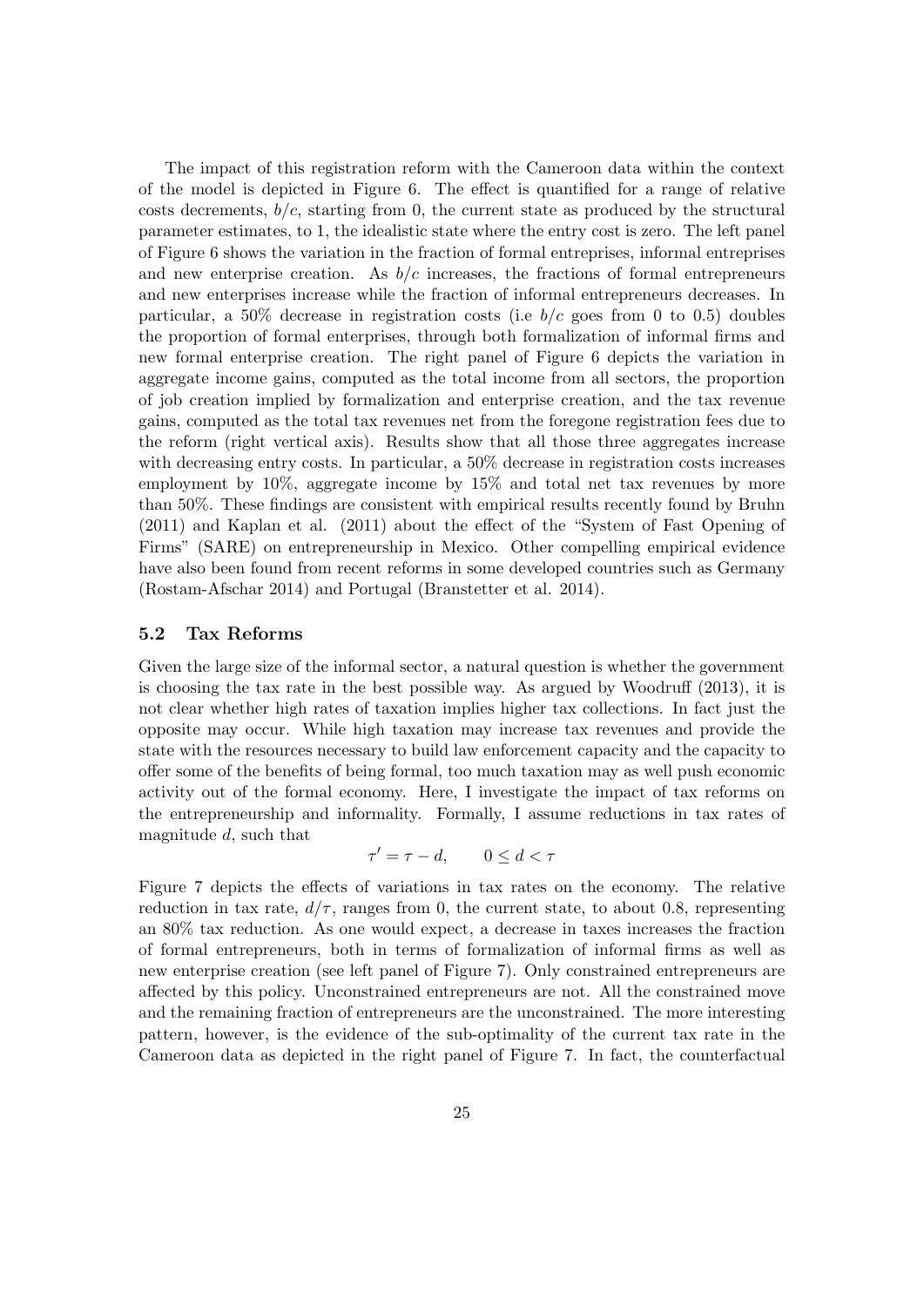

Figure 7: Impact of a Tax Reduction Policy

results show that taxation rates have a U-inverse effect on government revenues; there exists an optimal tax rate, estimated at 23% (i.e. about half of the current tax rate) that induces the maximum tax revenue gains at 30% above the current revenues. At the same time this optimal tax rate induces twice as much formal enterprises, 10% more employment and a 20% increase in aggregate income.

## 5.3 Law Enforcement

empirical work that quantitatively assesses how changes in law enforcement affect enforcement as a typical cause of the existence of large informal sector, there is very little While there is an extensive theoretical literature that emphasizes the role of law entrepreneurship and informality. This limitation is perhaps due to the difficulty of getting counterfactual data. In this study, I take advantage of the structural framework which allows to approximately quantify the effect of law enforcement through counterfactual simulations. In this experiment, increased enforcement is modelled by

$$
p' = p + e, \qquad 0 \le e < 1 - p
$$

where  $e$  represents increases in the probability of detection. Unlike in the previous setting where the cost of implementing the policy is accounted for in the benefits calculations, in this setting, I am abstracting from the costs incurred by enforcing the formality status. Figure 8 illustrates the effects of increased formality enforcement on the Cameroon economy. The values of the enforcement probability increments range from 0, the current state, to 0.42 corresponding to the state where an informal firm has a 50% chance of being detected and getting in trouble with the tax authorities. The left panel of Figure 8 shows the impact of enforcement on formal entrepreneurship and enterprise creation. By contrast to the pervious policies, increased enforcement shows a very different pattern. While increase enforcement increases the fraction of formal enterprises, the fraction of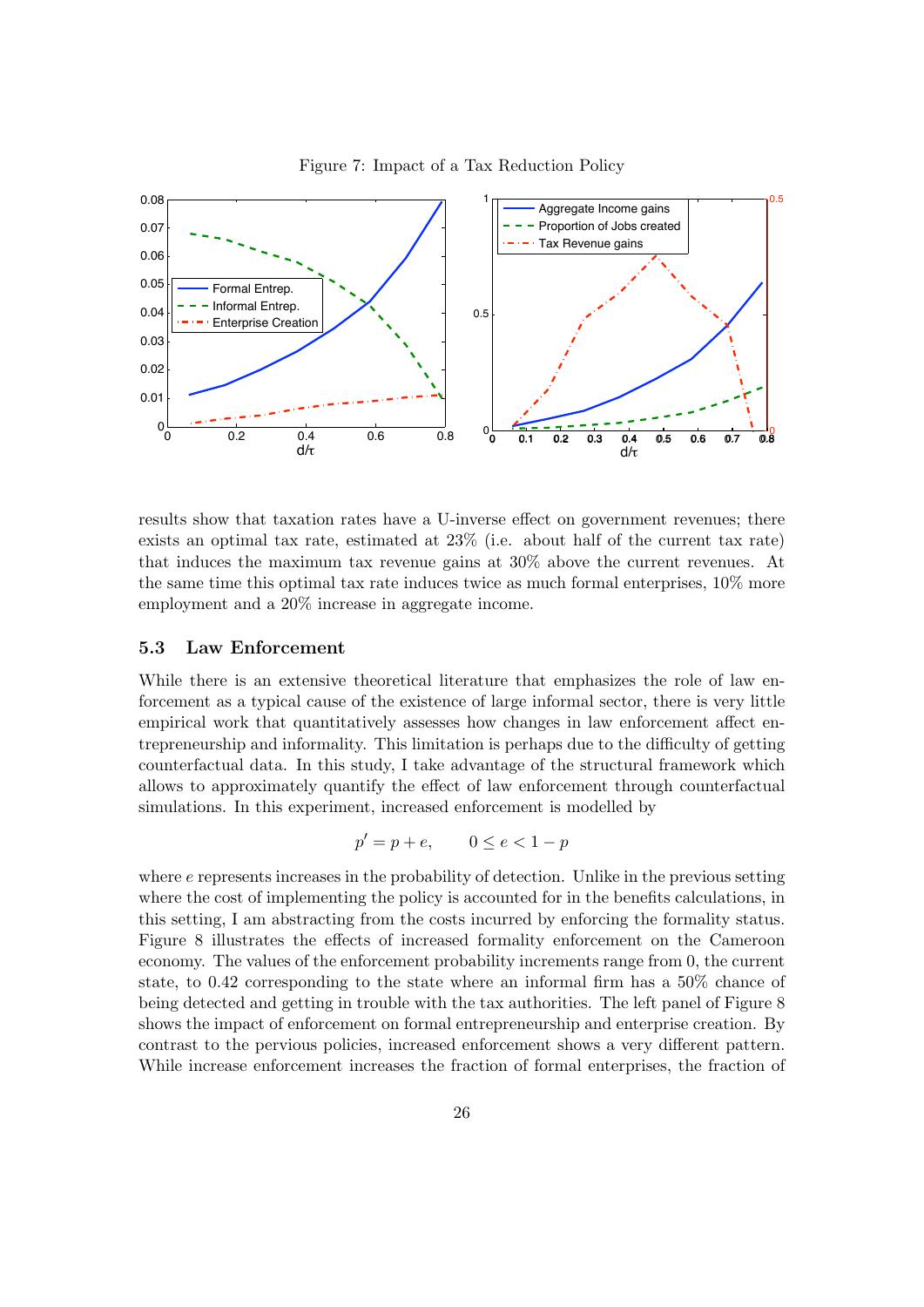new enterprises, however, decreases. This means that only informal firms are formalizing, but new formal firms are not being created. Moreover, many informal firms are being destroyed. This has some immediate consequences on jobs losses that can be seen in the right panel of Figure 8. The figure shows that for increasing enforcement, there is an increased fraction of jobs destructions, although tax revenues increase due to the formalization of informal firms.



Figure 8: Impact of Law Enforcement

imply more a lot of job losses. The simulations portrays only losses from workers who On the other hand aggregate output has a U-shape in enforcement. For lower levels of enforcement, only small unconstrained firms formalize and total income goes down. However, as the probability of detection becomes larger, more productive entrepreneurs join the formal sector, are able to increase their productivity by borrowing more. This also implies higher tax revenues, hence the aggregate output goes up. The results show that an enforcement probability of 0.45 will completely eradicate informal entrepreneurship. In fact, high productivity informal enterprises will formalize while informal firms with with low productivity will shut down. The corresponding job loss is about  $3\%$ . These results may be seen as an upper bound of the loss. In reality, enforcement may are employed in informal firms that are destroyed. It does not account for informal subsistence job losses (like street-vending) which represents about 90% of the informal activities. While an increase in the enforcement of formality status slightly increases the fraction of formal firms and the associated tax revenues, it has an overall perverse effect on the economy in terms of enterprise and job destruction, as well as aggregate income loss.

## 5.4 Business Training

Several studies have found a positive effect of business training on business startups.However, how does such a policy affect formality in our context? Since the theory emphasizes that skills are a drivers of formality, we should expect that business training should positively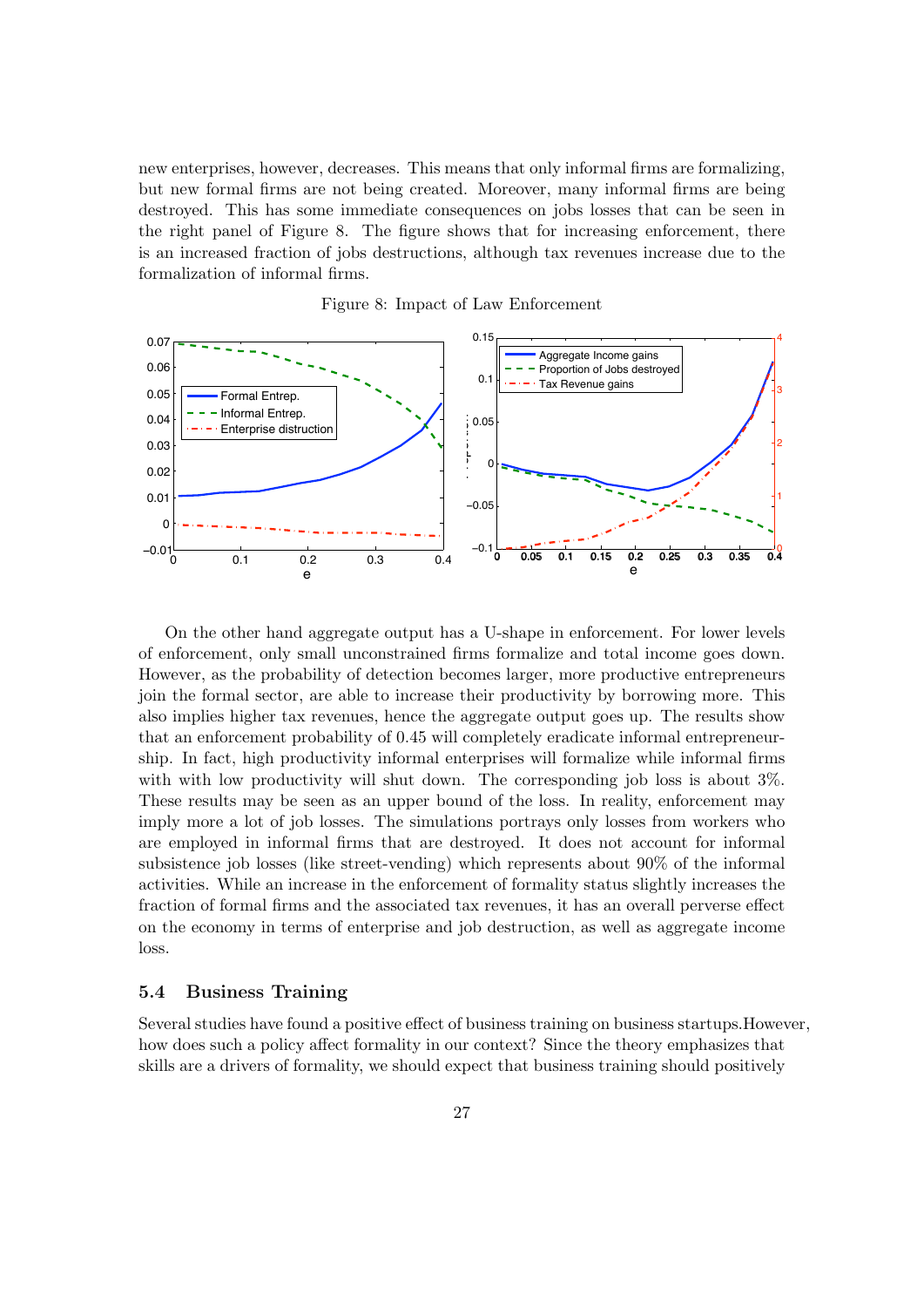affect formality. However, it is not clear how much such a policy compares with the ones discussed above in terms of impact. In this section, I also examine the impact of business training programs as recently reviewed by McKenzie and (2013). The impact of a this policy in the model can be quantified by allowing individuals' talent to shift as a result of business training

$$
\theta' = \theta + \eta, \quad 0 \le \eta < \infty
$$

where  $\eta$  is the increase in ability inculcated by the training. Also, in this setting, I do not account for the costs incurred by financing and operating such a policy, and I also assume a perfect take-up rate. The impact is quantified for a range of increments  $\eta$  in



Figure 9: Impact of Business Training Programs

only increase the likelihood of becoming informal entrepreneur (see Proposition 2). ness skills in this economy is low and may explain why small increases in business skills ability due to business training starting from 0, the current state, corresponding to the situation where no program is initiated then progressively increases in terms of fractions of the initial average ability level  $\eta/\theta$ . The results are presented in Figure 9. They indicate that a small increase (from 0 to 1.5% of average talent) in entrepreneurial skills resulting from business training has a large impact on entrepreneurship - mostly through informal enterprise creation - and generate important tax revenues and aggregate income gains. Almost all the enterprise creation generated by a business training program are informal enterprises. As suggested by the theory, this implies the current average busi-

Put together, these counterfactual policy experiments performed in this section suggest that economic growth and important welfare gains can obtain from reducing the cost of registration and tax rate while fostering entrepreneurial skills and enterprise creation through business training and better access to credit. The results also suggest, by contrast, that an enforcement policy that is not accompanied by other measures that provide incentives to formalize would have overall perverse effects in the economy, especially through enterprise destruction and job losses.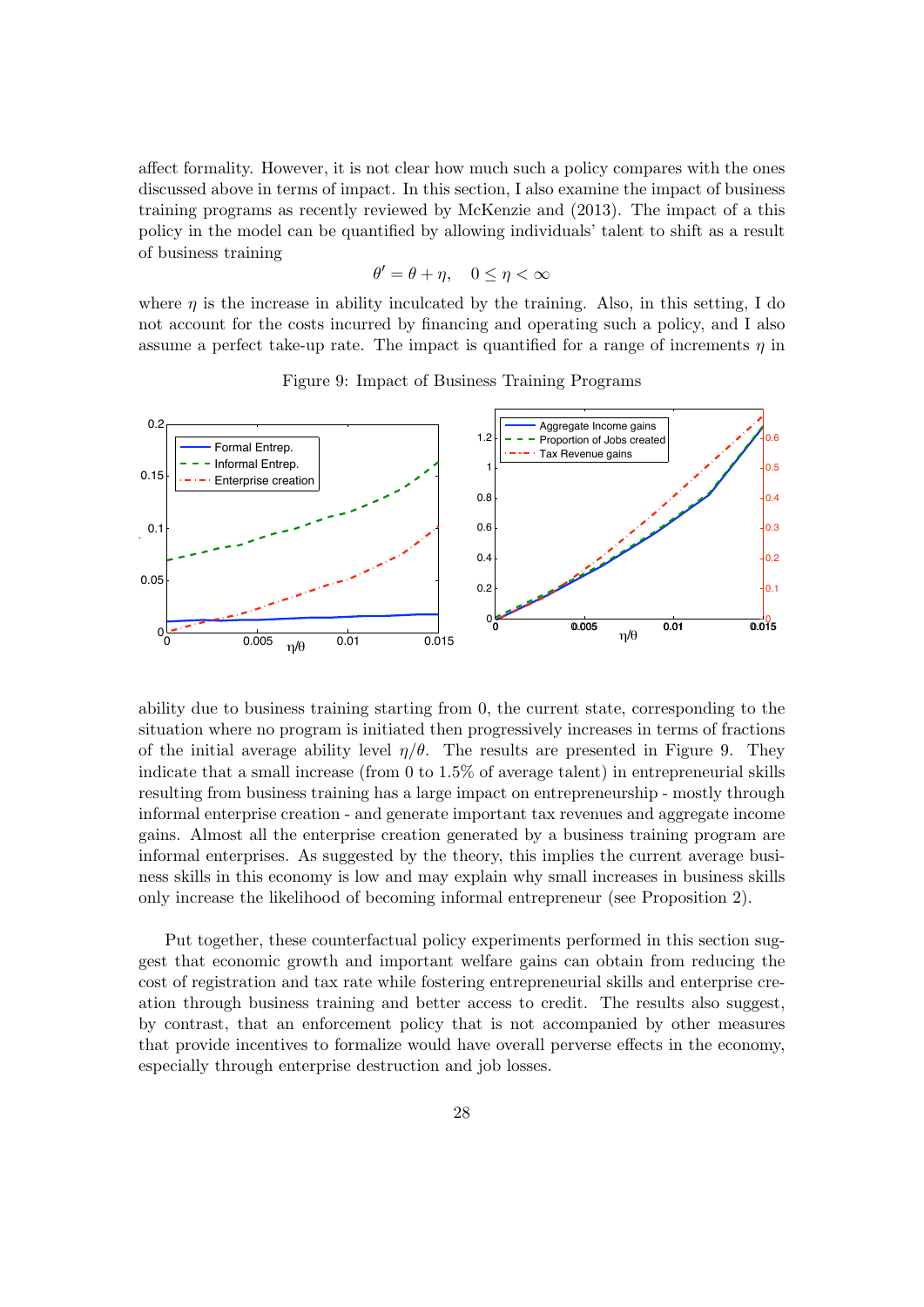# 6 Conclusion

This paper provides an econometric analysis of the impact of individual and institutional factors on entrepreneurship and economic growth in countries with large informal sectors. I develop a simple theoretical model of occupational choice where agents differ with their initial wealth and ability, to analyze the implications of financial constraints and skills as well as taxation, law enforcement and entry sunk cost into the formal sector. The validity of the model and its main implications are first tested using reduced form estimates of transition probabilities between non-entrepreneurial work, informal and formal entrepreneurship with data from Cameroon, an economy where 90% of the labor force operates in the informal sector. The results suggest that while initial wealth and parents' entrepreneurial status are the main factors that influence the probability of becoming an informal entrepreneur, higher level of education is the additional ingredient that definitely drives formal entrepreneurship .

I also structurally estimate the theoretical model using maximum likelihood by matching the observed occupational status with the theoretical probability of each occupation, and assess the robustness of the structural estimates using sensitivity analysis and specification test. This approach is particularly useful in making explicit the contribution of institutional factors to the occupational patterns observed in the data. The results confirm that there are binding capital constraints in informal entrepreneurship and emphasize the role of education as an important proxy of entrepreneurial ability. Moreover, they show that while there are few entrepreneurs who are comfortable in the informal sector (unconstrained informal entrepreneurs), the remaining larger fraction of informal entrepreneurs have the potential to become formal, but may be discouraged by institutional factors such as the high entry sunk costs.

To further investigate this fact, the estimated model is subject to a set of counterfactual policy simulations where the impact of institutional factors are quantified. The counterfactual policy analysis supports this intuition and shows that if the state reduces the registration costs by half, they can induce twice as much formal enterprises and levy more than twice the amount of tax revenues that they currently collect. Similarly, there exists an optimal tax rate, set at half of the current rate, that would also induce twice as much formal enterprises and produce four-third of the current tax revenues. In contrast, a law enforcement policy whose objective is to increase the probability of detection would have an overall perverse effect in the economy in terms of firms shut downs and job losses.

To the best of my knowledge the structural test on the role of personal and institutional factors in entrepreneurship and informality choice that I perform in this study is new to the literature. The results show that entrepreneurship, the growth of a modern formal sector and important income gains can obtain from reducing the cost of registration and optimally choosing the tax rate while fostering entrepreneurial skills and enterprise creation through education, business training and better access to credit. The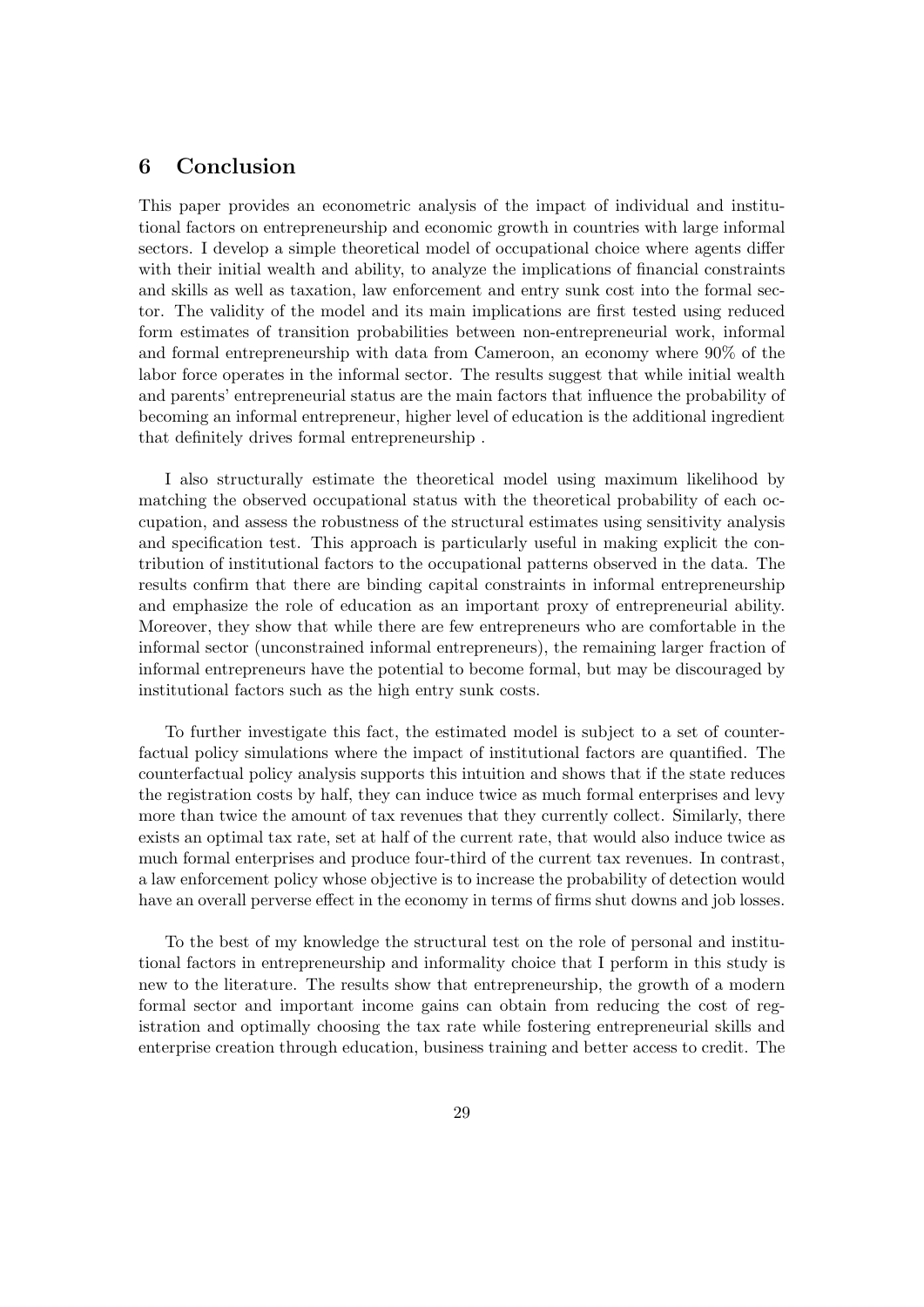choice to resort to a simple static model was imposed by data limitations and the computational complexity of structurally estimating dynamic models of occupational choice. Moreover, the role of risk has not been incorporated in the model. I will work to address these limitations in my future research.

# 7 Appendix

## 7.1 Proof of Proposition 1

*Proof.* (i) The critical threshold  $\theta_W(z)$  is solution to the equation  $w = \max{\lbrace \pi^I(\theta, z), \pi^F(\theta, z) \rbrace}$ . Denote by  $\theta_W^u$  and  $\theta_{IW}$  the unique solutions of the equations  $w = \pi^F(\theta, z)$  and  $w =$  $\pi^I(\theta, z)$  respectively. Then solving for these equations using the expressions given in (4) and (5) yields  $\theta_W^u = \left(\frac{w+rc}{(1-\alpha)(1-\alpha)}\right)$  $(1 - \gamma)(1 - p)$  $\int^{1-\gamma}$   $\left( \frac{r}{\epsilon} \right)$ α  $\big\}^{\alpha} \big/ \underline{w}$ β  $\bigg\}^{\beta} \equiv \theta^{**}$  and  $\sqrt{ }$  $\sqrt{ }$  $\omega$  $\lambda rz$  $\setminus^{1-\beta}$  $\sqrt{ }$  $\omega$  $\setminus^{\beta}$ 

$$
\theta_{IW}(z) = \begin{cases}\n\left(\frac{w}{(1-\beta)(1-p)} + \frac{\lambda^2 z}{1-\beta}\right) & (\lambda z)^{-\alpha} \left(\frac{w}{\beta}\right) & \text{if } z \leq z^* \\
\left(\frac{w}{(1-\gamma)(1-p)}\right)^{1-\gamma} \left(\frac{r}{\alpha}\right)^{\alpha} \left(\frac{w}{\beta}\right)^{\beta} \equiv \theta^* & \text{otherwise}\n\end{cases}
$$

where

$$
z^* = \frac{\alpha w}{(1 - \gamma)(1 - p)\lambda r}
$$
\n(11)

The desired solution is then defined by  $\theta_W(z) = \min{\{\theta_{FW}, \theta_{IW}(z)\}}$ , that is,

$$
\theta_W(z) = \begin{cases}\n\theta_W^u = \left(\frac{w+rc}{(1-\gamma)(1-p)}\right)^{1-\gamma} \left(\frac{r}{\alpha}\right)^\alpha \left(\frac{w}{\beta}\right)^\beta \equiv \theta^{**} & \text{if } z \leq z^{**} \\
\theta_W^m = \left(\frac{w}{(1-\beta)(1-p)} + \frac{\lambda rz}{1-\beta}\right)^{1-\beta} (\lambda z)^{-\alpha} \left(\frac{w}{\beta}\right)^\beta & z^{**} < z \leq z^* \\
\theta_W^l = \left(\frac{w}{(1-\gamma)(1-p)}\right)^{1-\gamma} \left(\frac{r}{\alpha}\right)^\alpha \left(\frac{w}{\beta}\right)^\beta \equiv \theta^* & \text{otherwise}\n\end{cases}
$$
\nwhere the cut of  $x^{**}$  is given by

where the cut-off  $z^{**}$  is given by

$$
\left(\frac{w}{(1-\beta)(1-p)} + \frac{\lambda rz^{**}}{1-\beta}\right)^{1-\beta} \left(\frac{\lambda rz^{**}}{\alpha}\right)^{-\alpha} = \left(\frac{w+rc}{(1-\gamma)(1-p)}\right)^{1-\gamma} \tag{13}
$$

(ii) Consider the function  $V^{I,F}(z,\theta) = \pi^F(z,\theta) - \pi^I(z,\theta)$ . For  $\theta \leq \theta_c(z)$ , we clearly have  $V^{I,F}(z,\theta) < 0$ . Suppose  $\theta > \theta_c(z)$ ; then since  $\tau > p$  and  $\frac{1}{1-\gamma} > \frac{1}{1-\frac{1}{\gamma}}$  $\frac{1}{1-\beta}, V^{I,F}(z,\theta)$ is strictly increasing in  $\theta$ , and moreover,  $\lim_{\theta \to \infty} V^{I,F}(z,\theta) = +\infty$  for any given z. It follows by the intermediate value theorem that there exists a unique threshold  $\theta_F$  =  $\theta_F(z) \in (\theta_c(z), \infty)$  such that  $V^{I,F}(z, \theta_F) = 0$ , that is,

$$
\pi^F(z, \theta_F) = \pi^I(z, \theta_F) \tag{14}
$$

Note that this equation does not have a closed form solution. I provide below an algorithm that numerically solves for this solution and show how it is simultaneously used for the structural estimation.  $\Box$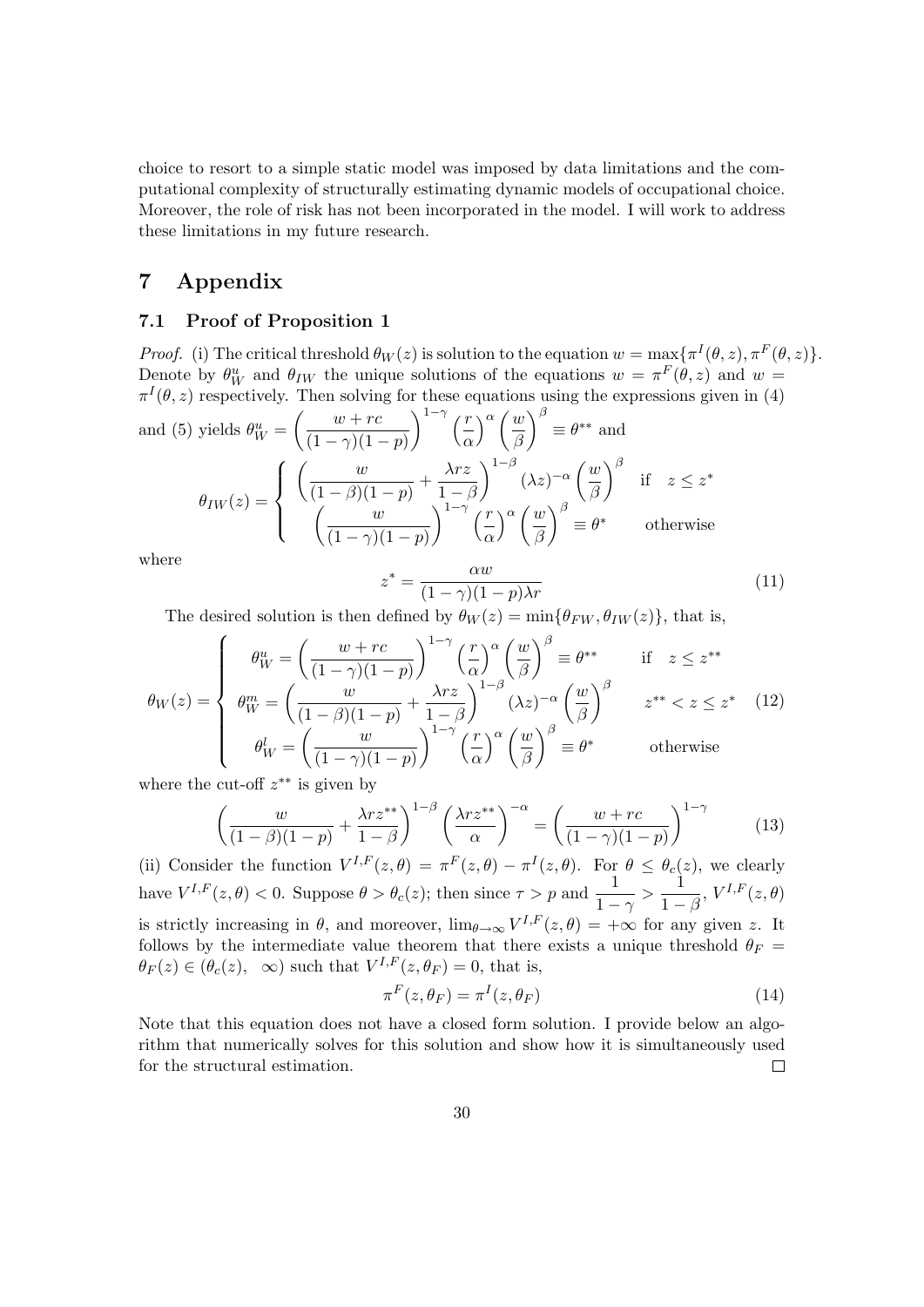# 7.2 Proof of Proposition 2

*Proof.* (i) Since w is independent of  $\theta$  and both  $\pi^{I}(\theta, z)$  and  $\pi^{F}(\theta, z)$  are strictly increasing in  $\theta$ , then  $V^{W,I}(\theta, z)$  and  $V^{W,F}(\theta, z)$  are clearly also strictly increasing in  $\theta$ .

(ii) For  $\theta \leq \theta_c(z)$ ,

$$
\frac{\partial V^{I,F}(z,\theta)}{\partial \theta} = -(\tau - p)\theta^{\frac{\gamma}{1-\gamma}} \left(\frac{\alpha}{r}\right)^{\frac{\alpha}{1-\gamma}} \left(\frac{\beta}{w}\right)^{\frac{\beta}{1-\gamma}} < 0.
$$

For  $\theta > \theta_c(z)$ ,

$$
\frac{\partial V^{I,F}(z,\theta)}{\partial \theta} = (1-\tau)\theta^{\frac{\gamma}{1-\gamma}} \left(\frac{\alpha}{r}\right)^{\frac{\alpha}{1-\gamma}} \left(\frac{\beta}{w}\right)^{\frac{\beta}{1-\gamma}} - (1-p)\theta^{\frac{\beta}{1-\beta}} \left(\frac{\beta}{w}\right)^{\frac{\beta}{1-\beta}} (\lambda z)^{\frac{\alpha}{1-\beta}}
$$

$$
= (1-\tau)\theta^{\frac{\beta}{1-\beta}} \left(\frac{\alpha}{r}\right)^{\frac{\alpha}{1-\gamma}} \left(\frac{\beta}{w}\right)^{\frac{\beta}{1-\gamma}} \left[\theta^{\frac{\alpha}{(1-\gamma)(1-\beta)}} - \theta^{\frac{\alpha}{(1-\gamma)(1-\beta)}}_{m}\right],
$$

where

$$
\theta_m = \theta_m(z) = \left(\frac{1-p}{1-\tau}\right)^{\frac{(1-\gamma)(1-\beta)}{\alpha}} \left(\frac{r}{\alpha}\right)^{1-\beta} \left(\frac{w}{\beta}\right)^{\beta} (\lambda z)^{1-\gamma}.
$$

$$
\frac{\partial V^{I,F}(z,\theta)}{\partial \lambda} \qquad \frac{\partial V^{I,F}(z,\theta)}{\partial \lambda}
$$

 $\Box$ 

Hence, when  $\theta < \theta_m$ ,  $\partial V^{I,F}(z,\theta)$  $\frac{\partial}{\partial \theta}$  <, and when  $\theta \ge \theta_m$ ,  $\partial V^{I,F}(z,\theta)$  $\frac{\partial}{\partial \theta}$  ≥ 0

# 7.3 Algorithm for the maximum likelihood estimation of the model

The structural estimation of the model parameters involves finding the root of the nonlinear equations and using it in the likelihood function as an input for the maximization problem. The following algorithm is used for this purpose.

- 1. Define a grid for parameters  $\alpha$  and  $\beta$  within [0.001, 0.999], say  $\alpha(i) = 0.999 \frac{i}{N}$ , and  $\beta(j) = 0.999 \frac{j}{N}, i, j = 1, 2, ..., N$ , where  $N = 999$ . Define a grid for  $\lambda$  within [1, 99],  $\lambda(k) = 1 + 99 \frac{k}{N}$
- 2. For each pair  $(i, j)$  such that  $\alpha(i) + \beta(j) < 1$ ,
	- (a) Solve for  $\pi^F(z, \theta_F) \pi^{Iu}(z, \theta_F) = 0$ . This yields a value  $\theta_F^{ijk} = \theta_F(\alpha(i), \beta(j), \lambda(k), z)$ , for each z.
	- (b) Solve the maximization problem

$$
\max_{\delta_0, \delta_1, \delta_2, \sigma} L_n(\delta_0, \delta_1, \delta_2, \alpha(i), \beta(j), \sigma, \lambda(k))
$$

This yields

$$
L_n^{ijk} = L_n(\delta_0(i,j,k), \delta_1(i,j,k), \delta_2(i,j,k), \alpha(i), \beta(j), \sigma(i,j,k), \lambda(k))
$$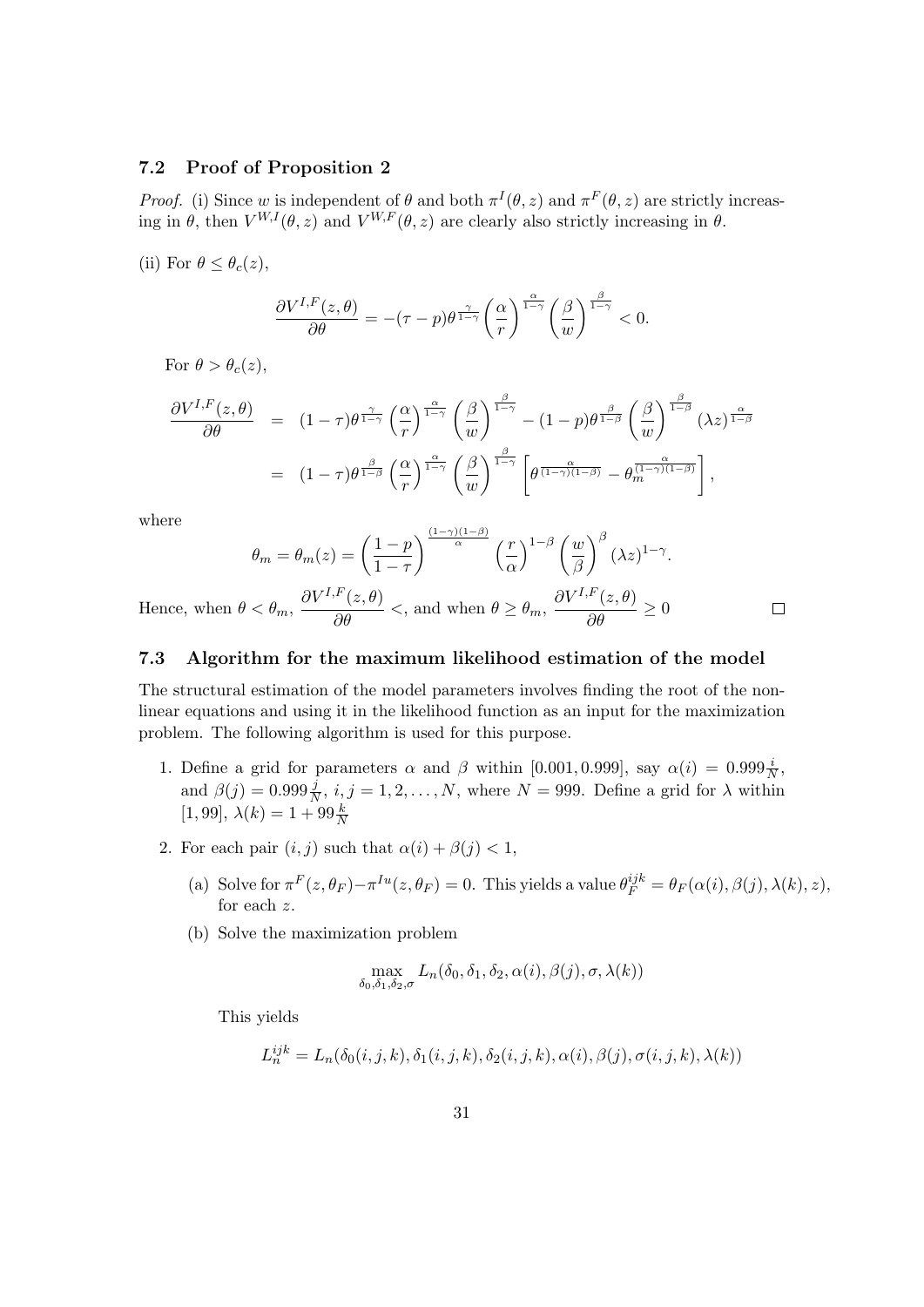3. The maximum likelihood is given by  $L_n^{i^*,j^*,k^*} = \max_{1 \le i,j,k \le N} L_n^{i,j,k},$  and the optimal parameter values are  $\delta_0(i^*, j^*, k^*)$ ,  $\delta_1(i^*, j^*, k^*)$ ,  $\delta_2(i^*, j^*, k^*)$ ,  $\alpha(i^*, \beta(j^*),$  $\sigma(i^*, j^*, k^*)$ ,  $\lambda(k^*)$ ), where  $i^*, j^*, k^*$  are the optimal indexes form the grids.

To implement the algorithm I used MATLAB routines starting from a wide variety of predetermined guesses. The standard errors of the estimated parameters are computed by bootstrap methods using 100 draws of the original sample with replacement.

# References

- [1] Alby, P., Auriol, E., and Nguimkeu, P. (2013) "Social Barriers to Entrepreneurship in Africa: The Forced Mutual Help Hypothesis", Working Paper.
- [2] Amaral, P. and E. Quentin (2010): "A Competitive Model Of The Informal Sector", Journal of Monetary Economics, 53, 15411553.
- [3] Buera, F. 2006. Nonparametric Identification and Testable Implications of The Roy Model. Unpublished Manuscript.
- [4] Blanchflower, D. and Oswald, A. (1998). What makes an Entrepreneur? Journal of Labor Economics 16(1): 26-60.
- [5] Bruhn, M., (2011). "License to Sell: The Effect of Business Registration Reform on Entrepreneurial Activity in Mexico", Review of Economics and Statistics 93 (1), 382-386.
- [6] Cagetti, M., and M. De Nardi. 2006. Entrepreneurship, frictions, and wealth. Journal of Political Economy, 114 (5): 835-70.
- [7] De Mel, S., McKenzie, D., and , C. (2008), "Returns to Capital in Microenterprises: Evidence from a Field Experiment", The Quarterly Journal of Economics, 123(4), 1329-1372.
- [8] De Soto, H. (1989). The Other Path: The Invisible Revolution in the Third World, I B Tauris & Co Ltd.
- [9] Djankov, S., R. LaPorta, F. Lopez-De Silanes, AND A. Shleifer (2002). "The Regulation of Entry", Quarterly Journal of Economics, 117, 1-37.
- [10] Evans, David S. and Boyan Jovanovic (1989). "An Estimated Model of Entrepreneurial Choice under Liquidity Constraints." Journal of Political Economy 97, 808- 827.
- [11] Heckman, J., Honoré, B. (1990). The Empirical Content of the Roy Model., Econometrica, 58, 1121-49.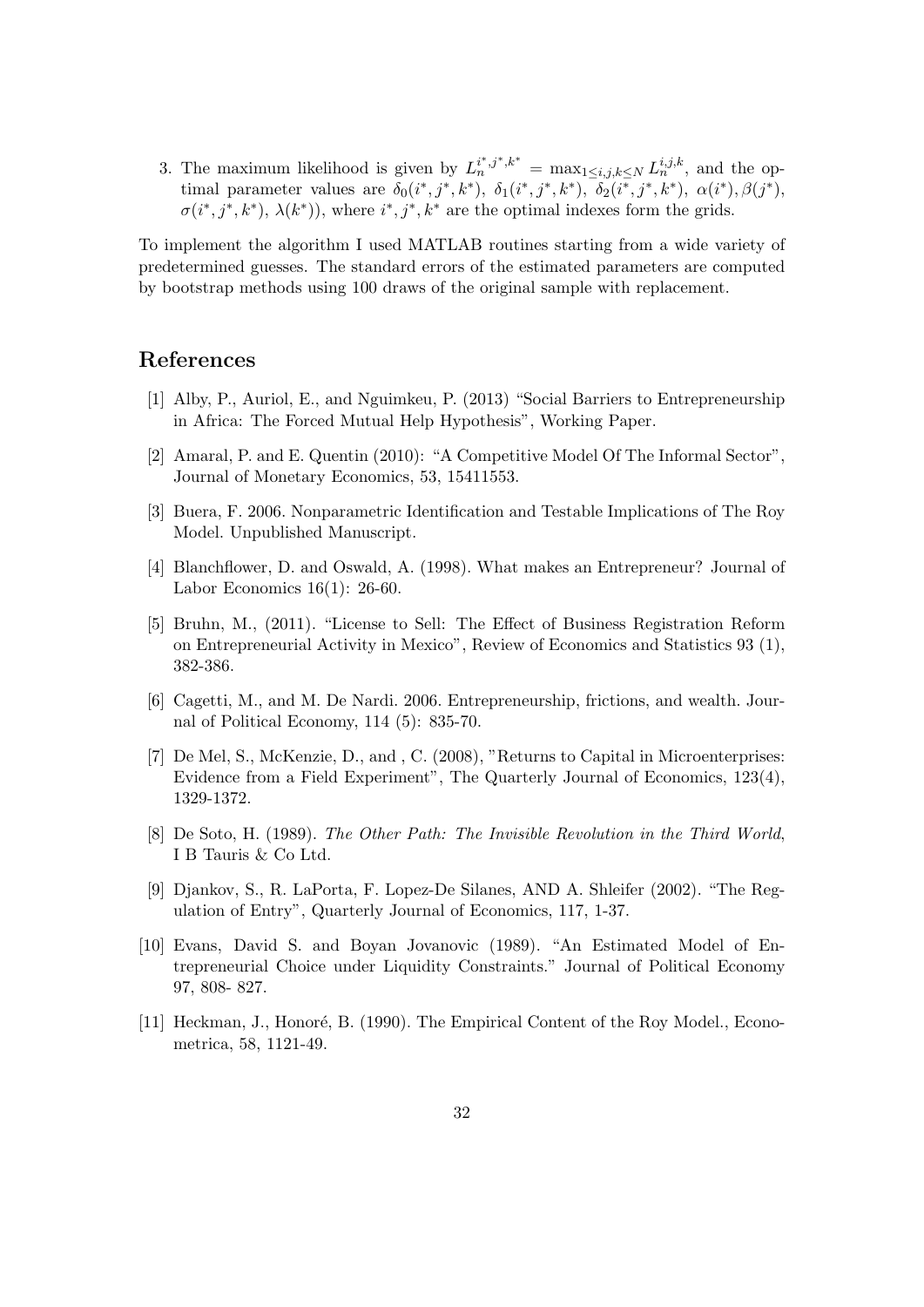- [12] Holtz-Eakin D., D. Joulfaian and H. Rosen, 1994, "Sticking It Out: Entrepreneurial Survival and Liquidity Constraints", The Journal of Political Economy, 102(1), 53- 75.
- [13] Hurst, E., and A. Lusardi. (2004). Liquidity constraints, wealth accumulation and entrepreneurship. Journal of Political Economy 112 (2): 319-47.
- [14] International Labour Organisation (2002a), "Decent Work and the Informal Economy".
- [15] Kaplan, D., Piedra, E., Seira, E., (2007). "Entry regulation and business start-ups: evidence from Mexico", Journal of Public Economics 95 (2011) 1501-1515
- [16] Kremer,M., Lee,J.N. and Robinson, J.M. (2010) "The return to capital for small retailers in Kenya: Evidence from Inventories," Mimeo, Havard University
- [17] Kuchta-Helbling C. (2000), "Background paper for the workshop Barriers to Participation: The Informal Sector in Emerging Democracies", Sao Paulo, Brazil November 13, 2000.
- [18] Lentz, B. F., and Laband, D.N., (1990), "Entrepreneurial Success and Occupational Inheritance among Proprietors", The Canadian Journal of Economics, 23(3) 563-579
- [19] Lucas Jr., R.E., (1978). "On the size distribution of business firms." Bell Journal of Economics 9, 508523.
- [20] McKenzie, D. and , C. (2013). What are we Learning from Business Training and Entrepreneurship Evaluations around the Developing World? Quarterly Journal of Economics.
- [21] Mondragón-Vélez, C. and Pena, X. (2009), "Business Ownership and Self-Employment in Developing Economies: The Colombian Case", Manuscript.
- [22] Nguimkeu, P. (2014), "A structural econometric analysis of the informal sector heterogeneity", Journal of Development Economics 107 (2014) 175-191.
- [23] Ordoñez, J.C., (2014). "Tax collection, the informal sector, and productivity", Review of Economic Dynamics 17 (2), 262286.
- [24] Parker S. and Van Praag, M. (2010) "The Entrepreneur's Mode of Entry: Business Takeover or New Venture Start", Journal of Business Venturing, 2382
- [25] Paulson, A., R. Townsend and A. Karaivanov, (2006), Distinguishing Limited Commitment from Moral Hazard in a Model of Entrepreneurship, Journal of Political Economy, 144(1), pp. 100-44.
- [26] Piketty, T., (1997), The Dynamics of the Wealth Distribution and the Interest Rate with Credit Rationing", Review of Economic Studies, 64(2), pp. 173-89.